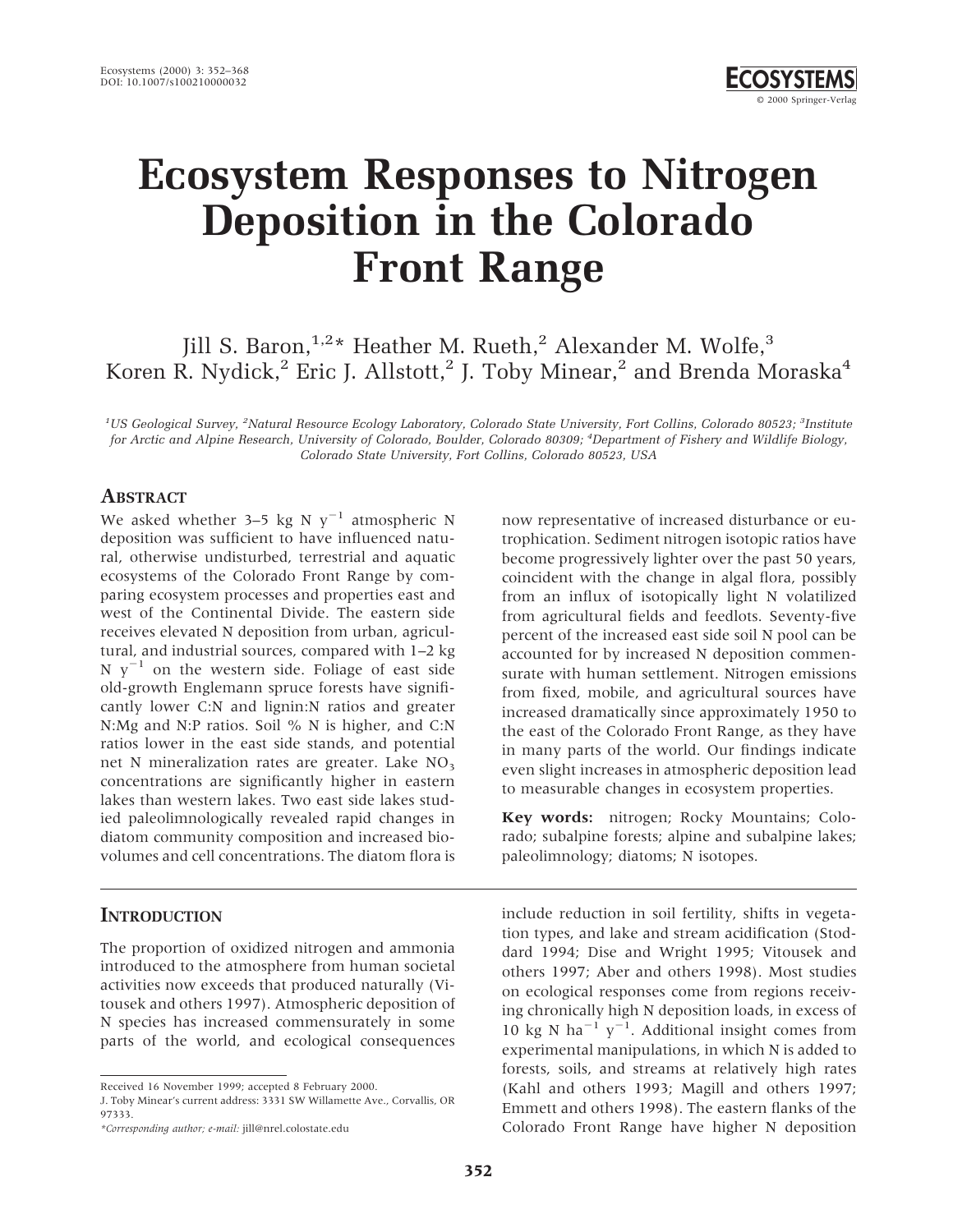than most other areas of the state, but average wet plus dry N deposition is approximately  $3-5$  N ha<sup>-1</sup>  $y^{-1}$ . More remote locations in Colorado report half as much wet N deposition (NADP 1999).

What are the consequences of low, chronic inputs of N? We explored this question in undisturbed Colorado Front Range ecosystems, looking for subtle evidence that changes due to N deposition have occurred. We emphasize the term subtle (compare McDonnell and Pickett 1993) and its application to ecological systems. McDonnell and Pickett (1993) state "Subtlety covers a wide variety of often inconspicuous or unexpected interactions of humans with ecosystems." With every humanmediated ecological change, there must be a point of initiation, in which ecosystem structure and function begin to respond. The alterations often are not detected until far down the trajectory of change. However, it is critical, albeit difficult, to detect them at earlier stages, when management or policy intervention can be applied most effectively.

In this article, we summarize ecological responses of high elevation ecosystems to N deposition. We and others have published observations and model results regarding chemical indications of excess N deposition in a few catchments (Lewis and Grant 1979, 1980; Lewis 1982; Baron 1992; Baron and others 1994; Campbell and others 1995; Williams and others 1996a). We have not addressed, however, whether there has been any biological response.

Our investigations in the Colorado Front Range looked for initial changes by examining: (a) forest and soil biogeochemical properties in regions of low and higher N deposition; (b) the spatial distribution of lakes influenced by enhanced N deposition; and (c) the response of algal diatom communities by using high-resolution paleolimnological records from alpine lakes. The prior literature documenting forest and soil responses to N deposition and the extensive documentation of diatom sensitivities to lake chemistry suggested to us these parameters would be most likely to detect change from N deposition if it had occurred. A survey of lakes adds weight to our suggestion of source areas. We took full advantage of the meteorological barrier that is the Continental Divide. Atmospheric deposition from sources east of the Divide move upslope to the highest elevations, but at this location air masses become entrained in high elevation winds and curve back to the east (Bossert 1990; Baron and Denning 1993). More remote mountain areas, unless exposed to point sources of  $NO<sub>x</sub>$  emissions, have lower N deposition (NADP 1999).

Elevated nitrogen deposition has been identified as an environmental additive to higher elevations of the Colorado Front Range for years. Lewis and Grant (1980) found that a 3-year increase in precipitation acidity was significantly correlated with  $NO<sub>3</sub>$ -N but not with  $SO<sub>4</sub>$  during the 1970s. Subsequent measurements documented the eastern side of the Front Range receives elevated wet N deposition, much of it associated with urban and agricultural air masses from the South Platte River basin to the east (Lewis and others 1984; Langford and Fehsenfeld 1992; Baron 1992; Williams and others 1996a; NADP 1999). Additional N is deposited in gaseous form, primarily during summer months (Parrish and others 1990; Langford and Fehsenfeld 1992; Sievering and others 1996; CASTnet 1999).

Much of the concern regarding N deposition to high mountains in Colorado stems from high and sustained  $NO<sub>3</sub>$  concentrations measured in east side alpine and subalpine lakes since 1982 (Baron 1983, 1992; Williams and others 1996a). However, other than high  $NO<sub>3</sub>$  concentrations, ranging between 12 and 40  $\mu$ mol  $L^{-1}$  in alpine streams, and a mean annual value of 16  $\mu$ mol L<sup>-1</sup> in a nearby subalpine lake, there has been little additional chemical response (Baron 1992; Campbell and others 1995). For instance, springtime fluctuations in acid-neutralizing capacity (ANC) from 25 to 55  $\mu$ mol L<sup>-1</sup> in these alpine streams are not correlated with  $NO<sub>3</sub>$ , but rather with dissolved organic carbon (DOC) and total aluminum (Al) (Denning and others 1991). This suggests soil organic acids, not strong acid anions from deposition, control ANC, and acidity, even during snowmelt.

Enhanced growth rates are often the first response for vegetation to additions of N (Bowman and others 1993; Baron and others 1994; Vitousek and others 1997; Aber and others 1998; Fenn and others 1998). Microbial nitrogen mineralization rates also respond rapidly to increasing N availability (McNulty and others 1991; Aber and others 1998), but long-term microbial activity responses to N are varied (Soderstrom and others 1983; Hunt and others 1988; Prescott 1995; Aber and others 1998). Climate, vegetation type, and stand age all influence the lag of ecological responses to increased N, but in general, mature vegetation in cool climates with short growing seasons will show symptoms of enhanced N availability sooner than earlier seral stages in more moderate climates (Fenn and others 1998; Magill and others 1997).

Excess N additions to aquatic ecosystems contribute to lake and stream acidification, although the European and North American regions reporting this acidification were concurrently influenced by sulfuric acid deposition (Schaefer and others 1990). In these regions, even though  $SO<sub>4</sub>$  concentrations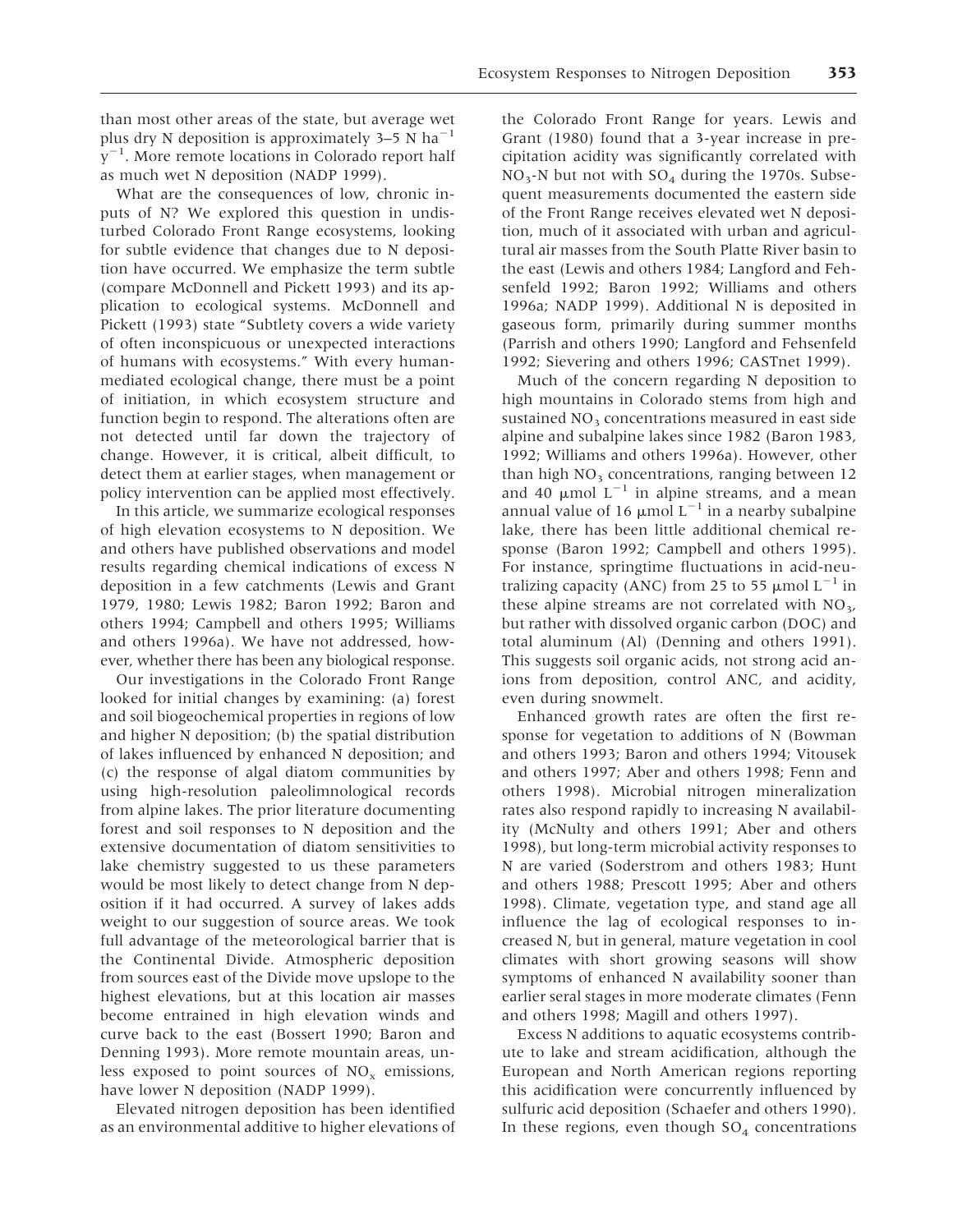have declined markedly from emissions reductions (Clow and Mast 1999), long-term depletion of soil base cations allows inputs of  $NO<sub>3</sub>$  to continue to reduce ANC and increase acidity (Likens and others 1996; Stoddard and others 1999). Even if acidification does not result, N additions can contribute to eutrophication if sufficient phosphorus is present. Reviews of nutrient limitation bioassays in North American lakes found N limitation to be about as common as P limitation (Elser and others 1990; Vitousek and others 1997). In a study of eight lakes in Colorado, Morris and Lewis (1988) found N to be most frequently limiting to phytoplankton growth. Long-term studies of Lake Tahoe have documented the slow shift of this large lake from N to P limitation as a result of atmospheric N deposition (Jassby and others 1994).

## **METHODS**

## Study Region: The Colorado Front Range

Surveys and research were conducted at elevations greater than 3000 m a.s.l. in forest and lake ecosystems of the Colorado Front Range (Figure 1). Additional forest and soil stands were located south and west of the Front Range. The Front Range is a north–south trending massif that defines the western edge of the large urban and agricultural South Platte River Basin. Bedrock composition in all forest stands is similar, and consists of Precambrian granite, schist, and gneiss (Lovering and Goddard 1959). Soils are shallow and coarse textured. Alpine soils are classified as Cryochrepts and Cryohemists, whereas forested soils are classified as Cryoboralfs (Baron 1992). Soils above tree line have pH values that range between 4.0 and 5.9, whereas forested soils are acidic, with pH values between 3.3 and 5.0 (Baron 1992; Stottlemyer and others 1997). Percent base saturation is highest in organic soil horizons; neutral salt base saturation is approximately 65% in Loch Vale forest soils in 1984, and 30% in underlying mineral soils. Organic soil base saturations in the Fraser Experimental Forest are reported as 55% by Stottlemyer and others (1997). Alpine tundra is found at elevations above approximately 3300 m, and Englemann spruce-subalpine fir forests occur below that (Peet 1988).

There are hundreds of lakes in the Front Range. We surveyed 44 for this study, on both east and west sides of the range. These lakes are clear, low ionic strength cirques that are ice covered from November to June.

The climate at high elevations is cold, with a mean annual temperature of 1.5°C in the forest at Loch Vale (Baron 1992), 1.3°C at Niwot Ridge (Williams and others 1996b), and 0.5°C at the Fraser Experimental Forest (Alexander and Watkins 1977). Mean annual precipitation is 1100 mm at Loch Vale (Baron 1992), 1200 mm at Niwot Ridge (Williams and others 1996b), and approximately 900 mm at Fraser Experimental Forest (Daly and others 1994). Most precipitation is deposited as snow between November and May.

## Study Region: Characterization of Wet Atmospheric Deposition

Two high elevation wet deposition chemistry monitoring sites on the east side of the Front Range report mean N deposition of 3.6 and 3.5 kg ha<sup> $-1$ </sup>  $y^{-1}$  for Niwot Ridge and Loch Vale, respectively (Williams and others 1998; NADP 1999). Dry deposition measurements from a lower elevation (2850 m) monitoring site near Loch Vale suggest  $HNO<sub>3</sub>$ ,  $NO<sub>3</sub>$ , and  $NH<sub>4</sub>$  aerosols contribute a minimum of 0.9 kg N ha<sup> $-1$ </sup> during April–September of each year (CASTnet 1999). There are no comparable monitoring sites west of the Continental Divide, but an independent measure of wet N deposition at Fraser Experimental Forest (3350 m) was 1.1 kg N ha<sup>-1</sup> in 1990 (Stottlemyer and others 1997).

Because deposition reflects the amount of precipitation as well as the concentration of N compounds, it may mask actual differences in concentration due to different proximities to source areas. We compared  $NO<sub>3</sub>$  and  $NH<sub>4</sub>$  concentrations from all Colorado National Atmospheric Deposition Program monitoring sites to look at spatial pattern (Table 1; NADP 1999). Sites east of the Continental Divide had significantly higher concentrations of both NO<sub>3</sub> (1.48 mg L<sup>-1</sup> east vs 1.08 mg L<sup>-1</sup> west,  $P = 0.01$ ) and NH<sub>4</sub> (0.37 mg L<sup>-1</sup> east vs 0.15 mg  $L^{-1}$  west,  $P = 0.00$ ).

Trend analyses of log-transformed  $NO<sub>3</sub>$  and  $NH<sub>4</sub>$ concentrations, by using a two-stage least squares general linear model (Lynch and others 1995), reveal there has been no trend in  $NO<sub>3</sub>$  concentrations at Sunlight Peak ( $-0.04$   $\mu$ mol  $L^{-1}$   $y^{-1})$  and Loch Vale (0.01  $\mu$ mol L<sup>-1</sup> y<sup>-1</sup>) over time, but a significant increase of 0.09  $\mu$ mol L<sup>-1</sup> y<sup>-1</sup> (*P* = 0.01) at Niwot Saddle. Significant ( $P < 0.01$ ) increases in NH4 concentrations were observed at both Loch Vale (0.18  $\mu$ mol L<sup>-1</sup> y<sup>-1</sup>) and Niwot Saddle (0.26  $\mu$ mol L<sup>-1</sup> y<sup>-1</sup>), but not at Sunlight Peak (-0.01  $\mu$ mol  $L^{-1}$   $y^{-1}$ ).

## Soil and Foliar Analyses

Twelve old-growth stands of Englemann spruce were selected for study, six east and six west of the Continental Divide on national forest and national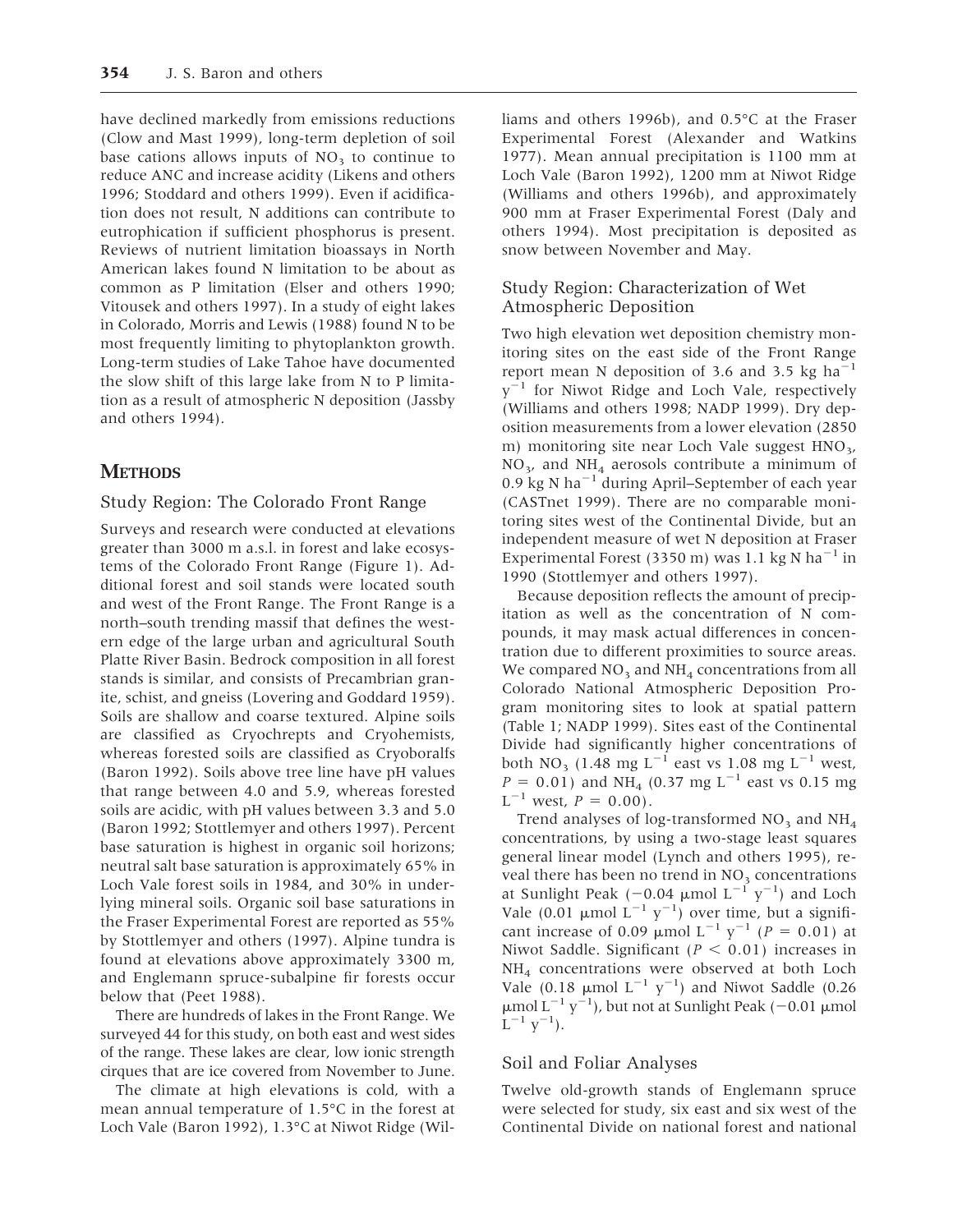

Figure 1. Map showing locations of vegetation (and soil) stands, lake sample sites, lakes cored for paleo records (Sky Pond and Lake Louise), and the three National Atmospheric Deposition Program (NADP) sites for which trend analyses were conducted. The west-most NADP site is Sunlight Peak; NADP sites east of Continental Divide are Loch Vale (north) and Niwot Saddle (south). Inset shows location of Front Range study area in Colorado, with the South Platte river basin outlined and major metropolitan areas identified.

park lands (Figure 1). We controlled for microsite climatic variability by selecting only northeast-facing stands at elevations between 3000 and 3500 m elevation. Current year foliage, and organic and mineral horizon samples were collected from three  $30 \times 30$ –m plots within each stand. Samples were analyzed for percent C and N, major base cations, P, and lignin. A 5-week laboratory soil incubation was performed to determine potential organic horizon net mineralization and nitrification rates. Statistical analyses using a mixed general linear model of analysis of variance compared east side with west

106°00

side stands. Methods are described in detail in Rueth and Baron (unpublished).

## Lake Chemistry Sampling and Analytical Methods

20 Kilometers

105°30

 $10$ 

 $\overline{15}$ 

Samples were collected from the surface or outlets of 19 lakes in 1997 and from 14 lakes in 1998. An additional 11 lakes sampled in 1995 by Musselman and others (1996) were added to increase the sample size for lakes west of the Continental Divide. Sampling techniques, including those from Musselman and others (1996), were similar for all lakes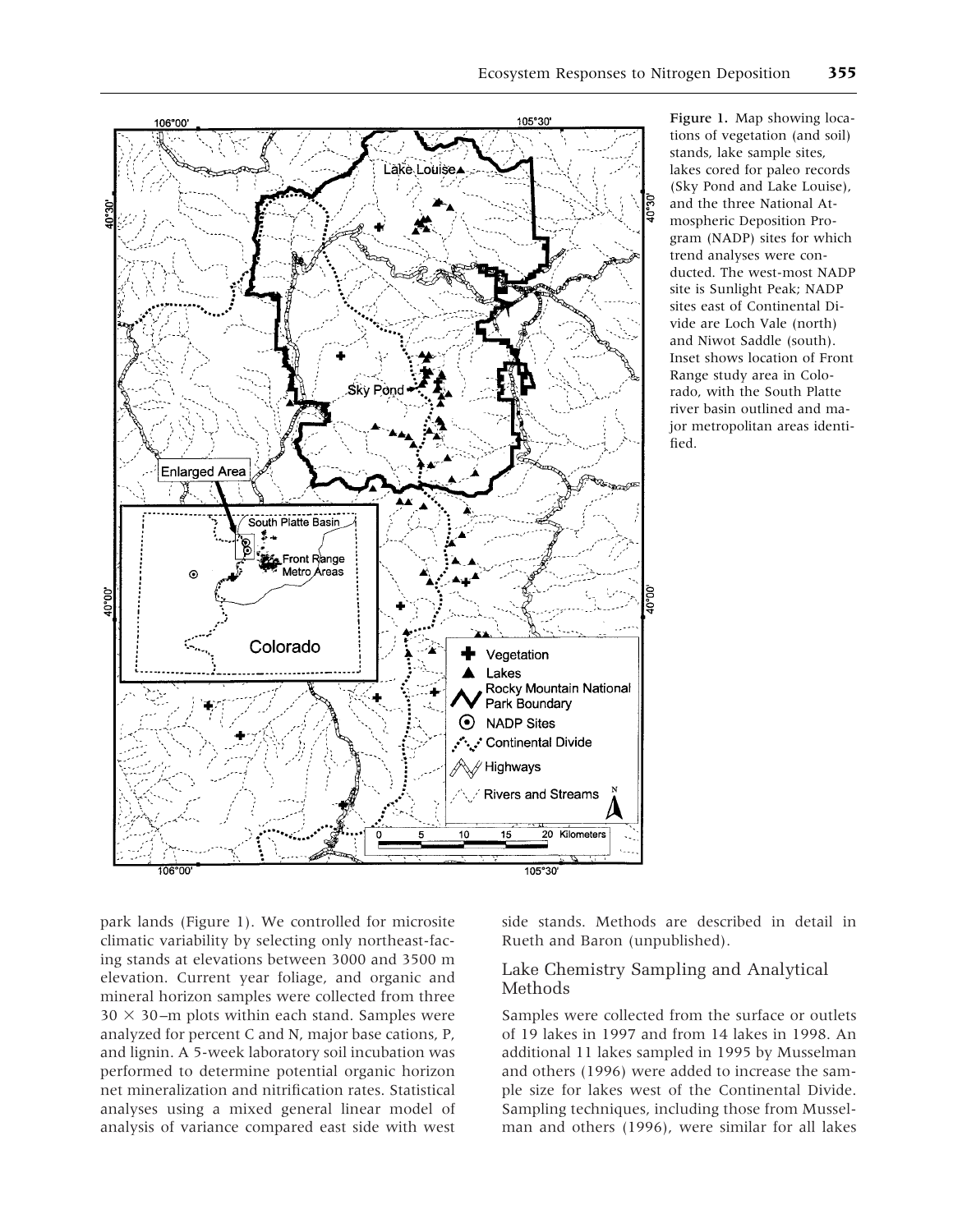|                      | Latitude and<br>Longitude | Elevation<br>(m) | No. Weeks<br>Analyzed | Mean Annual<br>Precipitation<br>$(mm)$ (SE) | VWM NH <sub>4</sub><br>$(\mu \text{mol } L^{-1})$<br>(SE) | VWM $NO3$<br>$(\mu \text{mol } L^{-1})$<br>(SE) |
|----------------------|---------------------------|------------------|-----------------------|---------------------------------------------|-----------------------------------------------------------|-------------------------------------------------|
| East side            |                           |                  |                       |                                             |                                                           |                                                 |
| CO00 Alamosa         | 37°26'29" 105°51'55"      | 2298             | 517                   | 188(11)                                     | 19.09(0.93)                                               | 17.55(0.79)                                     |
| CO01 Las Animas      | 38°07'04" 103°18'58"      | 1213             | 459                   | 350 (17)                                    | 29.05 (1.17)                                              | 29.35(1.11)                                     |
| CO02 Niwot Saddle    | 40°03'19" 105°35'18"      | 3520             | 568                   | 1200 (132)                                  | 16.68(2.55)                                               | 24.55 (1.83)                                    |
| CO19 Beaver Mdws     | 40°21'51" 105°34'55"      | 2490             | 705                   | 390 (21)                                    | 14.77(0.61)                                               | 21.40 (0.68)                                    |
| CO21 Manitou         | 39°06'04" 105°05'31"      | 2362             | 701                   | 400(15)                                     | 14.19(0.61)                                               | 26.81 (0.96)                                    |
| CO22 Pawnee          | 40°48'23" 104°45'17"      | 1641             | 614                   | 340 (16)                                    | 41.51(2.60)                                               | 32.62 (1.07)                                    |
| CO94 Sugarloaf       | 39°59'38" 105°28'48"      | 2524             | 481                   | 543 (22)                                    | 19.51(0.85)                                               | 24.01 (0.78)                                    |
| CO98 Loch Vale       | 40°17'16" 105°39'46"      | 3159             | 622                   | 1100(46)                                    | 9.46(0.69)                                                | 15.14(0.51)                                     |
| West side            |                           |                  |                       |                                             |                                                           |                                                 |
| CO08 Four Mile Park  | 39°24'11" 107°20'28"      | 2502             | 430                   | 544 (37)                                    | 7.61(0.52)                                                | 14.62(0.64)                                     |
| CO15 Sand Spring     | 40°30'27" 107°42'07"      | 1998             | 745                   | 345(18)                                     | 12.42(0.72)                                               | 23.63 (0.90)                                    |
| CO91 Wolf Creek Pass | 37°38'07" 106°47'25"      | 3292             | 265                   | 150 (24)                                    | 5.73(0.29)                                                | 12.86(0.51)                                     |
| CO92 Sunlight Peak   | 38°25'38" 107°22'47"      | 3206             | 395                   | 680 (32)                                    | 8.28(0.46)                                                | 16.28(1.80)                                     |
| CO93 Dry Lake        | 40°32'05" 106°46'48"      | 2527             | 487                   | 800 (47)                                    | 9.30(0.49)                                                | 20.49 (0.85)                                    |
| CO95 Engineer Mtn.   | 37°39'35" 107°47'57"      | 2758             | 94                    | 679 (110)                                   | 7.15(1.35)                                                | 17.87(3.13)                                     |
| CO96 Molas Pass      | 37°45'05" 107°41'07"      | 3249             | 419                   | 770 (36)                                    | 5.57(0.30)                                                | 13.81 (0.53)                                    |
| CO97 Buffalo Pass    | 40°32'16" 106°40'35"      | 3234             | 598                   | 1040(75)                                    | 7.22(0.31)                                                | 14.12(0.52)                                     |
| CO99 Mesa Verde NP   | 37°11'53" 108°29'25"      | 2172             | 605                   | 48 (22)                                     | 10.00(0.57)                                               | 23.09 (0.90)                                    |
| East side average    |                           |                  |                       |                                             | 20.53                                                     | 23.93                                           |
| West side average    |                           |                  |                       |                                             | 8.14                                                      | 17.42                                           |

**Table 1.** Volume-Weighted Mean (VWM) Weekly Concentrations of  $NO<sub>3</sub>$  and  $NH<sub>4</sub>$  ( $\mu$ mol  $L^{-1}$ ) in Wet Atmospheric Deposition at All 17 NADP Sites in Colorado

*Values were summarized from the NADP data base (1999). The east and west side averages differ significantly with a one-tailed t test* ( $P < 0.01$ ). *Standard error* = (*SE*).

(EPA 1987). Most samples, including those from Musselman and others (1995), were analyzed by the USDA Forest Service Rocky Mountain Station Biogeochemistry Laboratory (EPA 1987). Ten percent of all samples were collected in duplicate for quality control, and they agreed within 5%.

Long-term sample collections at The Loch, an east side lake in Rocky Mountain National Park, reveal considerable seasonal and interannual variability in  $NO<sub>3</sub>$  during the months of July through September for years 1982–98 (Baron 1992). This variability, up to 8  $\mu$ mol NO<sub>3</sub> L<sup>-1</sup> between years or even between late summer months, precludes simple statistical comparisons of the 50 lakes sampled on different days in 1995, 1997, and 1998. The survey lake concentrations therefore were adjusted, or normalized, with respect to lake concentrations from The Loch to minimize the effects of yearly and seasonal variability. Although the variability in late summer conductivity and ANC is not nearly as pronounced as for  $NO<sub>3</sub>$ , these values also were adjusted against the long-term Loch records. We assumed solute concentration response over time was similar in the survey lakes to that of The Loch, an assumption borne out by a comparison of temporal coher-

ency of two catchments with long-term records (Baron and Caine 2000). A smoothing spline was used to obtain curves that adequately fit the scatter plots for the Loch data from July and August 1995, 1997, and 1998 (Hastie and Tibshirani 1990). Fitted values from The Loch curves for corresponding lake survey sample dates were obtained by simple linear interpolation of the predicted values from the smoothing spline.

The adjusted solute value for each survey lake was produced by subtracting the corresponding Loch value from the lake's solute concentration. Analysis of variance was used to test for differences between adjusted solute concentrations of east and west side lakes over the years studied. No violations of the ANOVA assumptions were observed.

## Sediment Collection Methods, Analysis for Diatoms, and N Isotopes

Gravity cores of sediments from Sky Pond and Lake Louise, two alpine lakes east of the Continental Divide, were collected in 1997 and extruded in consecutive 0.5-cm (upper 10.0 cm) or 1.0-cm (below 10.0 cm) increments in the field (Figure 1; Wolfe and others unpublished; Glew 1988, 1989).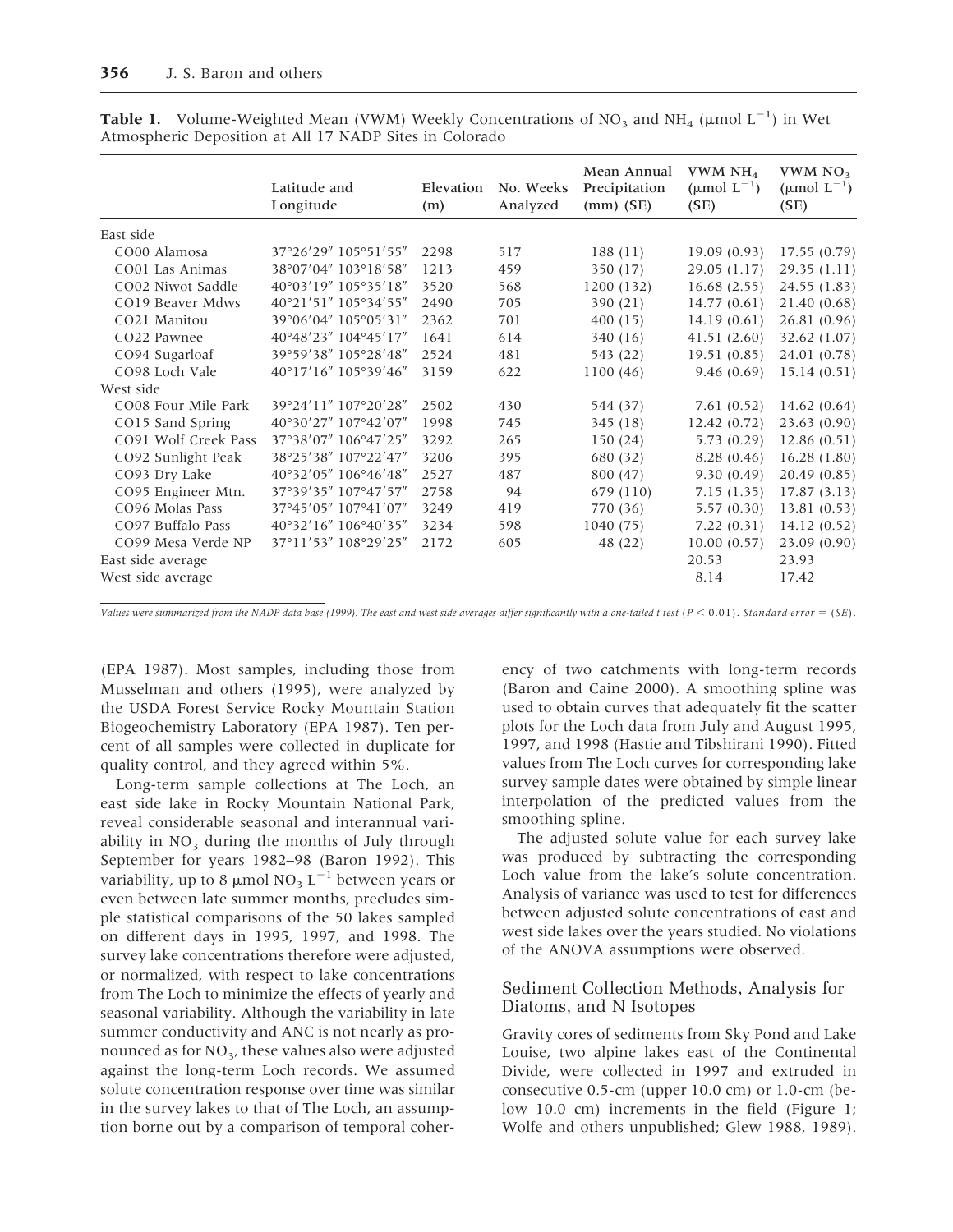The chronology of recent sediments was based on  $\alpha$ -spectroscopic measurements of sediment <sup>210</sup>Pb activity, to which the constant rate of supply (CRS) model was applied (Appleby and Oldfield 1978). Sediment  $\delta^{15}N$  was determined by isotopic ratio mass spectrometry of combusted and cryogenically purified samples (Fry and others 1992). Measurements were reproducible within  $\pm 0.1$ %. Diatom slides for light microscopy were prepared from digested (30%  $H_2O_2$ ) sediment samples by using standard techniques (Battarbee 1986). At least 500 diatom valves were enumerated from each sample under oil immersion at  $\times$ 1000 magnification, along random transects including cover slip edges. Diatom taxonomic identifications followed standard floras (for example, Patrick and Reimer 1966, 1975; Foged 1981; Germain 1981; Krammer and Lange-Bertalot 1986–91). Diatom valve concentrations were established by the addition of known quantity of exotic markers, in this case *Eucalyptus* pollen grains from a calibrated slurry (Wolfe 1997). Diatom assemblages are expressed as relative frequencies of individual or grouped taxa in relation to the sum of total diatom valves counted. With the objective of producing an index of diatom paleoproductivity, diatom valve concentrations also were converted to total diatom biovolume, by using a combination of measured and published average cell volume estimates for each of the taxa encountered (Battarbee 1973; Anderson 1994). Diatom floristic changes were evaluated objectively by rate-ofchange analysis (Jacobson and Grimm 1986), which is the calculation of a between-sample multivariate dissimilarity metric (in this case squared chord distance), divided by the time elapsed between the deposition of subsequent samples. Rate

## **RESULTS**

210Pb chronologies.

## Forest Foliage and Soils

East side forest stands had significantly greater percent foliar N (1.09% N) than west side stands (0.96% N; Table 2). East side stands had lower foliar C:N. Foliar lignin content was not significantly different between east and west side stands, although the lignin:N ratio was lower at east side stands. Magnesium was significantly depleted, and P was significantly enriched in foliage of east side stands. Nitrogen:magnesium, N:Ca, and N:P ratios were significantly greater in east side stands (Table 2).

of change results are only indicated for the upper 10 cm of the cores, which are well constrained by the **Table 2.** Foliar and Soil Chemistry and Soil Microbial Responses from Six East and Six West Side Forest Stands of the Colorado Front Range

|                          | East Side   | West Side         |
|--------------------------|-------------|-------------------|
| Foliar chemistry         |             |                   |
| % N                      | 1.09(0.08)  | $0.96(0.1)^a$     |
| C: N                     | 47.30 (3.6) | 53.10 $(6.3)^{a}$ |
| $%$ Mg                   | 0.093(0.01) | $0.10(0.01)^{b}$  |
| $\%$ P                   | 0.18(0.03)  | $0.25(0.03)^{b}$  |
| $N:$ Mg                  | 11.80(1.60) | 9.49 $(1.50)^{b}$ |
| N: P                     | 6.21(0.89)  | 4.76 $(0.75)^{b}$ |
| Ca:Al                    | 59.6 (33.4) | 60.8(30.3)        |
| % Lignin                 | 15.82(0.7)  | 16.16(1.2)        |
| Lignin:N                 | 14.63(1.2)  | 17.01 $(2.2)^{b}$ |
| Soil characteristics     |             |                   |
| Organic soil % N         | 1.39(0.2)   | 1.08 $(0.2)^b$    |
| Organic Soil % C         | 35.8(4.8)   | 34.2(5.9)         |
| Organic soil C:N         | 25.9(2.7)   | 32.5 $(5.0)^b$    |
| $%$ Lignin               | 30.5(4.2)   | 29.6(5.8)         |
| Lignin:N                 | 22.2(3.1)   | 28.3 $(5.7)^b$    |
| Microbial mineralization |             |                   |
| rate                     | 3.42(2.7)   | $0.69(1.0)^{b}$   |
| Microbial nitrification  |             |                   |
| rate                     | 0.57(1.5)   | 0.06(0.3)         |

*Values are means and standard deviations (in parentheses). Mineralization rates are in* <sup>m</sup>*gNg*2*<sup>1</sup> d*2*<sup>1</sup> . There were six degrees of freedom for foliar samples and 10 degrees of freedom for soil samples. a Significance at 0.1 level.*

*b Significance at 0.05 level (from Rueth and Baron unpublished).*

Soils underlying the old-growth forest stands of west and east sides had similar soil properties. There was significantly greater organic soil % N and significantly lower C:N ratios in east side soils versus west side soils (Table 2). Percent C did not differ between east and west sides, averaging 35%. Organic soil percent lignin was not significantly different between sides, but the lignin:N was significantly lower at east side stands. The average soil N pool, calculated from the average % N and average soil bulk density (6935 g soil m<sup>-2</sup>), was 965 kg N ha<sup>-1</sup> for east side stands and 750 kg N ha<sup>-1</sup> for west side stands.

Potential net mineralization rates were significantly greater in east side soils than west side soils (Table 2). Potential net nitrification rates were low for most stands. Mineralization rates increased linearly with organic soil with greater than 1.2% N (Figure 2). West side soils had organic soil with less than 1.4% N, and low mineralization rates. East side soils had greater than or equal to 1.3% N and high mineralization rates (Figure 2).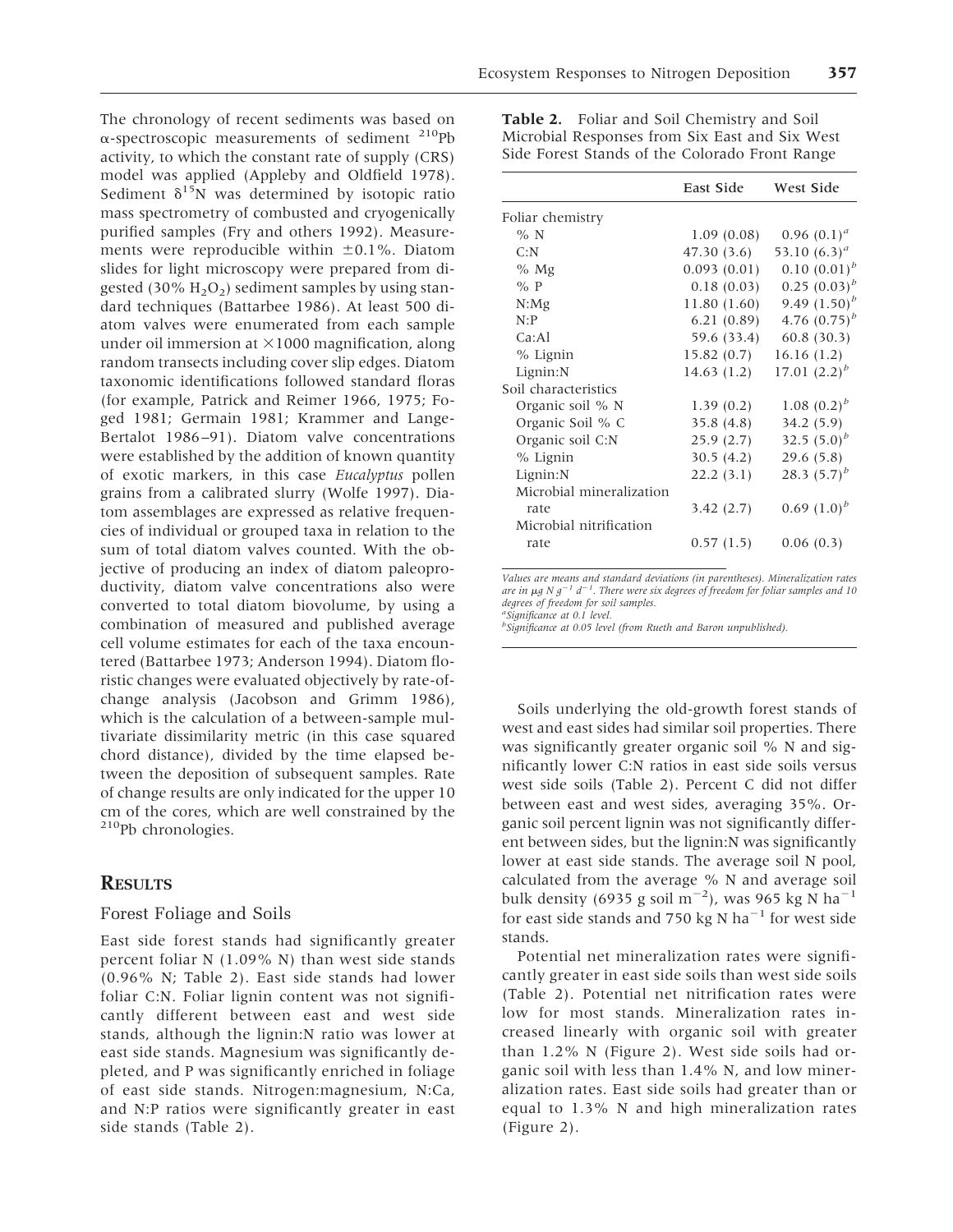

Figure 2. N mineralization rate compared with organic soil % N in east side forest soils (sites with a -E suffix) and west side forest soils (sites with a -W suffix). Data from (Rueth and Baron unpublished).

#### Lake Chemical Surveys

All lakes were dilute, with specific conductivity ranging from 5.8 to 21.1 microSiemens ( $\mu$ S) cm<sup>-1</sup> and a median value of 8.6  $\mu$ S cm<sup>-1</sup> (Table 3). ANC ranged from 23.6 to 134.7  $\mu$ mol L<sup>-1</sup>, with a median of 46.8  $\mu$ mol L<sup>-1</sup>, whereas pH ranged from 6.0 to 7.0, with a median value of 6.4. Phosphorus was measured as  $PO_4$  in most lakes but was at or below the analytical detection limit of 0.021  $\mu$ mol L<sup>-1</sup>. Nitrate in all lakes ranged from below detection limits to 20.2  $\mu$ mol L<sup>-1</sup>, whereas NH<sub>4</sub> was mostly undetectable but ranged as high as 4.8  $\mu$ mol L<sup>-1</sup>. The median values for  $NO<sub>3</sub>$  and  $NH<sub>4</sub>$  were 8.5 and less than 0.05  $\mu$ mol L<sup>-1</sup>, respectively.

The mean nitrate concentration of the east side lakes (10.5  $\mu$ mol L<sup>-1</sup>) was significantly higher than the west side lakes (6.6  $\mu$ mol L<sup>-1</sup>; *P* = 0.02 for adjusted values). The location of the lakes on east or west sides was significant in explaining variation in the adjusted nitrate concentrations  $(P = 0.03)$ . Neither the year of sample collection nor the year coupled with location influenced adjusted  $NO<sub>3</sub>$  concentrations. There was no pattern of concentration for conductivity with lake location east or west (8.8 compared with 10.3,  $P = 0.12$ ), but ANC was significantly lower in east side lakes, with a mean of 49.0 compared with the west side mean of 72.2  $(P = 0.01$  for adjusted values).

#### Lake Sediment Records

Before 1900, diatom assemblages in both Sky Pond and Lake Louise were dominated by *Aulacoseira* spp., *Fragilaria pinnata*, *F. construens* var. *venter*, and *Achnanthes* spp., a typical oligotrophic alpine flora

(Figure 3). Sometime before approximately 1950, the mesotrophic planktonic taxa *Asterionella formosa* and *Fragilaria crotonensis* became common elements of diatom assemblages, and between approximately 1950 and approximately 1970 *A. formosa* became the dominant diatom in both lakes. Both taxa are present in trace frequencies in older sediments, implying their increases were environmentally stimulated, rather than the result of colonization (Wolfe and others unpublished). Valve concentrations and diatom biovolumes increased dramatically after 1950, and their rates of change since mid-20th century are greater than those that occurred since the 1700s (Figure 4). Ecological rates of change since 1950 are greater than the last several hundred years, and actually greater than over the entire 14,000-year record of natural edaphic, climatic, or limnological processes (data not shown).

The sediment  $\delta^{15}N$  measurements show that values were stable between 4 and 5‰ in Sky Pond and Lake Louise before approximately 1900 but began to decrease shortly afterwards, by approximately 1‰ in the first half of the century (Figure 4A). The trend towards lighter isotopic values accelerated after approximately 1950 for Sky Pond, and after approximately 1970 for Lake Louise, with further depletions of 1.0 and 2.5‰, respectively (Wolfe and others unpublished). The changes in  $\delta^{15}N$  are nearly coincident with the changes in diatom flora; neither algae nor  $\delta^{15}N$  correspond with other signals of anthropogenic influence recorded in the lake sediments over this period, such as increases in atmospherically deposited lead (Wolfe and others unpublished).

#### **DISCUSSION**

#### Cumulative Evidence

A summary of results show that N deposition is greater on the east side of the Front Range, east side forests and soils demonstrate biogeochemical traits consistent with elevated N deposition, and east side soils additionally have greater rates of microbial N mineralization than west side sites (Table 4). East-side lakes have higher  $NO<sub>3</sub>$  concentrations, and at least some of them reflect an algal community flora indicative of nutrient enrichment and disturbance. Current N isotopic ratios are unique in the 14,000-year history of alpine lakes. We think the evidence is strong that excess N deposition has caused the observed responses. But are there plausible alternative explanations for our observations? We explore these below.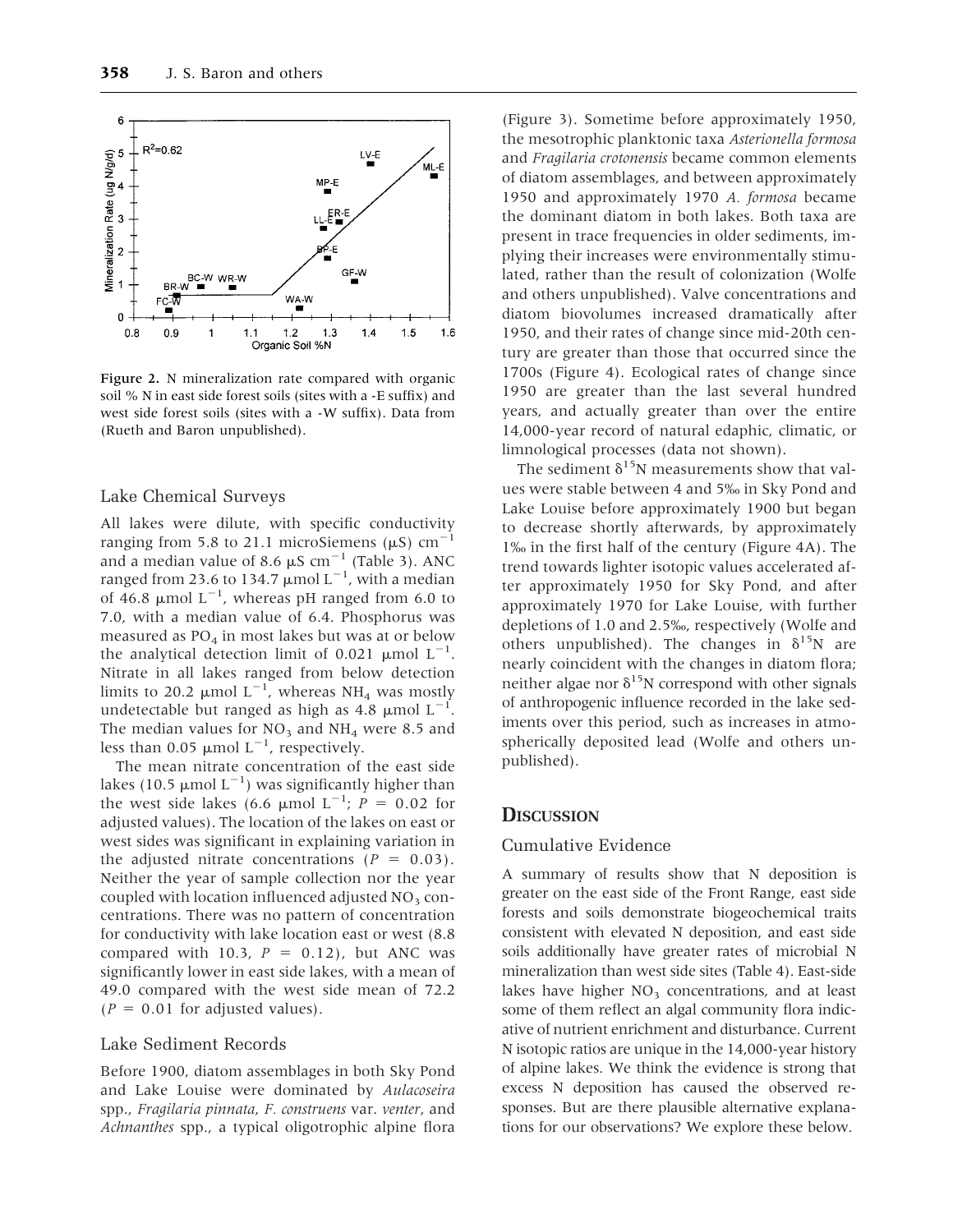| Lake Name      | East/<br>West             | Date<br>(yymmdd) | Elevation<br>(m) | Cond.<br>$(\mu S \text{ cm}^{-1})$ | pH        | $\mathbf{ANC}$<br>( $\mu$ mol L <sup>-1</sup> ) | NO <sub>3</sub><br>( $\mu$ mol L <sup>-1</sup> ) | NH <sub>4</sub><br>( $\mu$ mol L <sup>-1</sup> ) |  |
|----------------|---------------------------|------------------|------------------|------------------------------------|-----------|-------------------------------------------------|--------------------------------------------------|--------------------------------------------------|--|
| Rainbow #2     | $\mathbf E$               | 980805           | 3109             | 21.1                               | 6.66      | 134.7                                           | 9.1                                              | < 0.5                                            |  |
| U. Coney       | $\mathbf E$               | 980807           | 3334             | 13.2                               | 6.60      | 72.7                                            | 9.2                                              | < 0.5                                            |  |
| Coney          | $\boldsymbol{\mathrm{E}}$ | 980808           | 3230             | 20.2                               | 6.73      | 117.7                                           | 11.9                                             | < 0.5                                            |  |
| Mitchell       | E                         | 980810           | 3267             | 13.5                               | 6.42      | 68.1                                            | 6.8                                              | < 0.5                                            |  |
| Blue           | E                         | 980810           | 3450             | 6.8                                | 6.29      | 24.7                                            | 8.4                                              | < 0.5                                            |  |
| Falcon         | $\mathbf E$               | 980812           | 3371             | 7.1                                | 6.23      | 38.1                                            | 6.5                                              | < 0.5                                            |  |
| Snowbank       | E                         | 980813           | 3511             | 8.9                                | 6.59      | 46.8                                            | 9.5                                              | < 0.5                                            |  |
| Lion #1        | $\mathbf E$               | 980813           | 3372             | 10.5                               | 6.60      | 58.4                                            | $8.8\,$                                          | < 0.5                                            |  |
| Lion $#2$      | $\mathbf E$               | 980813           | 3474             | 8.3                                | 6.58      | 44.9                                            | 8.6                                              | < 0.5                                            |  |
| Thunder        | E                         | 980814           | 3222             | 9.3                                | 6.57      | 61.7                                            | 8.3                                              | < 0.5                                            |  |
| Pipit          | E                         | 980817           | 3479             | 6.7                                | 6.53      | 36.3                                            | 7.2                                              | < 0.5                                            |  |
| Bluebird       | $\mathbf E$               | 980817           | 3346             | 8.9                                | 6.39      | 46.4                                            | 9.3                                              | < 0.5                                            |  |
| Isabelle       | $\boldsymbol{\mathrm{E}}$ | 980829           | 3312             | 11.2                               | 6.64      | 46.7                                            | 5.9                                              | 2.93                                             |  |
| Long           | $\mathbf E$               | 980829           | 3206             | 14                                 | 6.40      | 87.4                                            | 1.9                                              | 4.81                                             |  |
| Red Deer       | $\mathbf E$               | 950807           | 3161             | 12.6                               | 6.36      | 76.7                                            | 3.6                                              | 0.67                                             |  |
| Emerald        | $\boldsymbol{\mathrm{E}}$ | 970701           | 3072             | 10.5                               | 6.35      | 47.1                                            | 19.3                                             | 2.03                                             |  |
| Frozen         | $\mathbf E$               | 970702           | 3529             | $7.0\,$                            | $-9$      | 30                                              | 18.5                                             | < 0.5                                            |  |
| Black          | $\mathbf E$               | 070703           | 3236             | 6.9                                | 6.16      | 25.1                                            | 15.6                                             | < 0.5                                            |  |
| Solitude       | $\mathbf E$               | 970704           | 3480             | 7.9                                | 6.18      | 30.8                                            | 16.1                                             | < 0.5                                            |  |
| Shelf          | $\mathbf E$               | 970704           | 3419             | 7.8                                | 6.27      | 33.5                                            | 14.9                                             | < 0.5                                            |  |
| Jewel          | $\mathbf E$               | 970704           | 3032             | 7.2                                | 6.34      | 34.2                                            | 10.1                                             | < 0.5                                            |  |
| Mills          | E                         | 970704           | 3029             | 7.6                                | 6.39      | 36.3                                            | 10.8                                             | < 0.5                                            |  |
| Lit. Crystal   | $\mathbf E$               | 970815           | 3508             | 8.6                                | 6.19      | 57.7                                            | 1.0                                              | < 0.5                                            |  |
| Crystal        | $\mathbf E$               | 970816           | 3511             | 9.1                                | 6.42      | 43.8                                            | 7.4                                              | < 0.5                                            |  |
| Lawn           | $\mathbf E$               | 970816           | 3288             | 13.9                               | 6.53      | 91.1                                            | 8.7                                              | < 0.5                                            |  |
| Upper Fay      | $\mathbf E$               | 970804           | 3413             | 7.9                                | 6.26      | 27.5                                            | 20.1                                             | < 0.5                                            |  |
| Middle Fay     | $\mathbf E$               | 970804           | 3276             | 8.0                                | 6.41      | 40.3                                            | 13.2                                             | < 0.5                                            |  |
| U. Spectacle   | E                         | 970804           | 3462             | 5.8                                | 6.22      | 23.6                                            | 12.5                                             | < 0.5                                            |  |
| Chiquita       | E                         | 970804           | 3459             | 7.6                                | 6.39      | 36.2                                            | 8.5                                              | < 0.5                                            |  |
| Dream          | $\mathbf E$               | 970730           | 3017             | 8.5                                | 6.44      | 46.8                                            | 13.5                                             | < 0.5                                            |  |
| Columbine      | W                         | 950731           | 3364             | 14.7                               | 7.02      | 112.4                                           | 7.8                                              | 0.28                                             |  |
| Crater         | W                         | 950807           | 3133             | 8.5                                | 6.11      | 51.7                                            | 4.1                                              | 0.39                                             |  |
| Dorothy        | W                         | 960807           | 3679             | 6.4                                | 6.41      | 32.5                                            | 6.7                                              | 1.26                                             |  |
| Island         | W                         | 950811           | 3474             | 15.4                               | 6.44      | 119.5                                           | 8.5                                              | < 0.5                                            |  |
| Round          | W                         | 950803           | 3401             | 6.9                                | 5.96      | 41.5                                            | 6.6                                              | 0.39                                             |  |
| Stone          | W                         | 950807           | 3243             | 10.4                               | 6.35      | 73.6                                            | 3.1                                              | 0.39                                             |  |
| Triangle       | W                         | 950812           | 3389             | 12.8                               | 6.74      | 70.9                                            | 16.3                                             | 0.09                                             |  |
| Upper          | W                         | 950808           | 3270             | 14.7                               | 6.38      | 87.9                                            | 4.8                                              | 0.39                                             |  |
| Watanga        | W                         | 950810           | 3288             | 13.0                               | 6.51      | 128.4                                           | < 0.5                                            | < 0.5                                            |  |
| Spirit         | W                         | 970706           | 3136             | 7.9                                | 6.47      | 53.3                                            | 4.9                                              | < 0.5                                            |  |
| 5th            | W                         | 970707           | 3307             | 8.1                                | 6.36      | 45.9                                            | 14.2                                             | < 0.5                                            |  |
| 4th            | W                         | 970707           | 3163             | 7.6                                | 6.37      | 50                                              | 6.7                                              | < 0.5                                            |  |
| Verna          | W                         | 970707           | 3108             | 9.2                                | 6.56      | 71.2                                            | 5.2                                              | < 0.5                                            |  |
| Lone Pine      | W                         | 970708           | 3012             | 9.0                                | 6.45      | 71.8                                            | 4.0                                              | < 0.5                                            |  |
| Mean east (SD) |                           |                  |                  | 10.0(3.8)                          | 6.40(0.2) | 52.9 (27.2)                                     | 10.5(5.0)                                        | < 0.5(1.2)                                       |  |
| Mean west (SD) |                           |                  |                  | 10.3(3.2)                          | 6.40(0.3) | 72.2(30.1)                                      | 6.6(4.3)                                         | $<$ 0.5 ( $<$ 0.5)                               |  |

**Table 3.** Characteristics for High Elevation Lakes Sampled from East (E) or West (W) of the Continental Divide in the Colorado Front Range

*All lakes were located either in Rocky Mountain National Park or in the Indian Peaks Wilderness.*

#### Forest Ecosystem Processes

*Alternative hypotheses.* Forest ecosystem processes are guided and constrained by species composition, forest maturity, level of disturbance (such as fire, insects, or disease), climate, and nutrient and water availability. We minimized the influence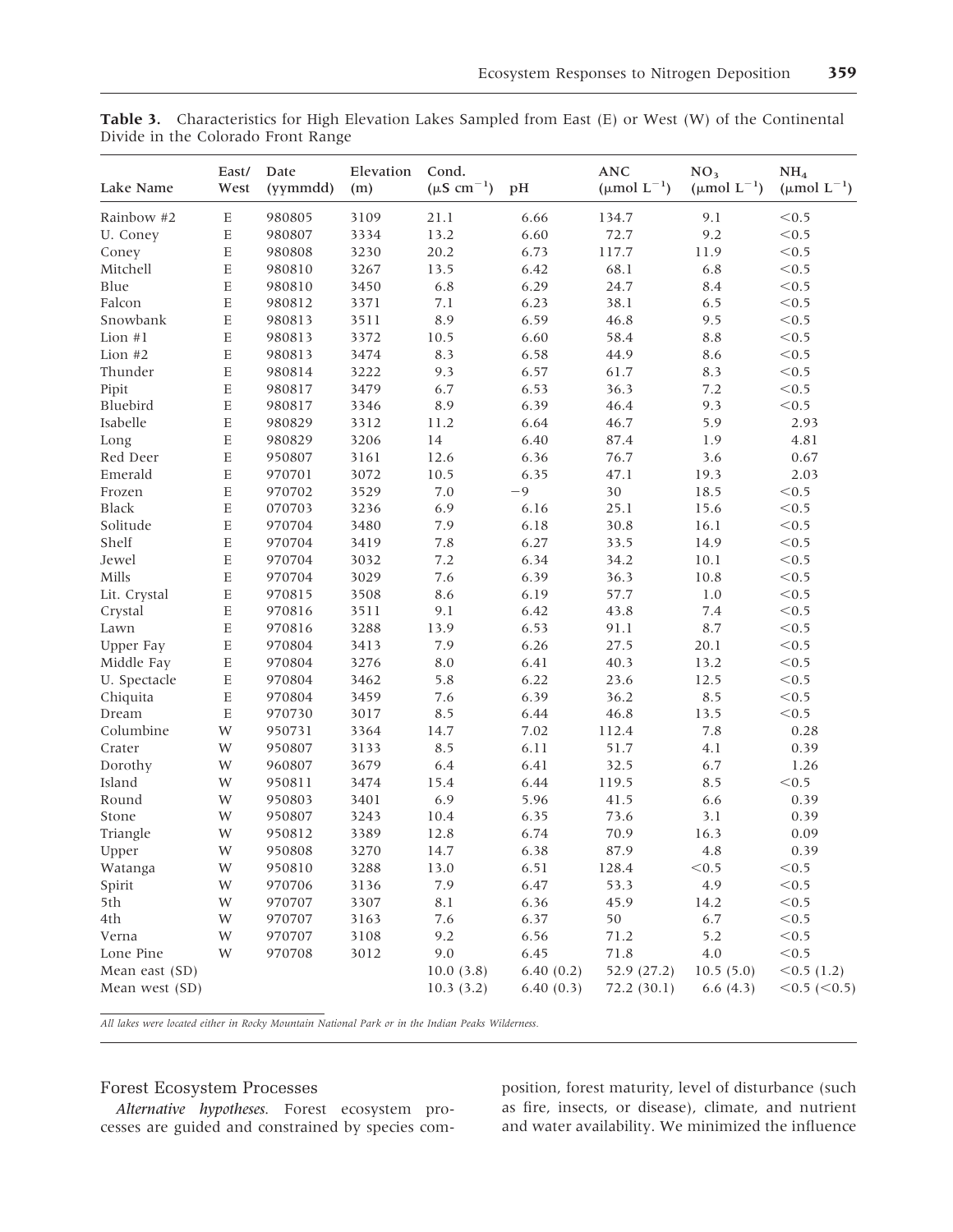

Figure 3. Relative frequencies of dominant diatom taxa, stratigraphic profiles of sediment 210Pb activity, and age–depth relationships based on the CRS models for the gravity cores from (A) Sky Pond and (B) Lake Louise. The horizontal gray lines indicate fish introductions to the lakes in the 1930s.

of as many processes as possible by selecting .250-year-old Englemann spruce stands with a *Vaccinium* spp. understory. Subalpine fir and lodgepole pine were present in some plots, but always as a minor overstory component. Fire in subalpine forests recurs at 200- to 400-year intervals (Peet 1988), so these forests do not appear to be stressed by logging or burning practices common around the turn of the 20th century or by subsequent fire suppression activities (Veblen and Lorenz 1991). Similarly, stands showed no evidence of insect or disease outbreaks.

Soil physical characteristics and bedrock parent material were similar across sites (Rueth and Baron, unpublished). Mineral soil percent clay was significantly greater at east side sites, but the absolute difference between east side and west side soils was only 4.9%. Nevertheless, increased clay content directly influences water retention capability, perhaps allowing east side forest stands to store and cycle N more effectively.

Was there enough atmospheric deposition of N to account for the observed difference of 215 kg N  $ha^{-1}$  between east and west side sites? Human population in the South Platte Basin has risen exponentially since 1900 (Figure 5). Assuming N deposition increased commensurate with population numbers, we fit an exponential curve to N deposition rates that passed through a window of 4.7 kg N  $ha^{-1}$  in 1995. We also assumed 95% retention of N in soil organic matter, a figure suggested by simulations of subalpine forests with the CENTURY model (Baron and others 1994). If deposition paralleled population growth, it accounts for 162 kg N ha<sup>-1</sup>, or 75% of the observed difference in soil organic matter N pools (Rueth and Baron, unpublished). Sixty percent of the N loading to soils would have occurred after 1950. There is obvious uncertainty in these numbers, but they plausibly suggest deposition could account for much of the observed differences in soil N pools.

We controlled for microclimate during site selection by choosing sites on northeast-facing slopes, between 3000-m elevation and the alpine treeline. There still could be mesoscale climatic differences in precipitation and temperature; the climate records are insufficient to directly address this question. An ecosystem simulation of a catchment in the study region that varied annual and seasonal precipitation and temperature by  $\pm 10\%$  and  $\pm 2\degree$ C, respectively,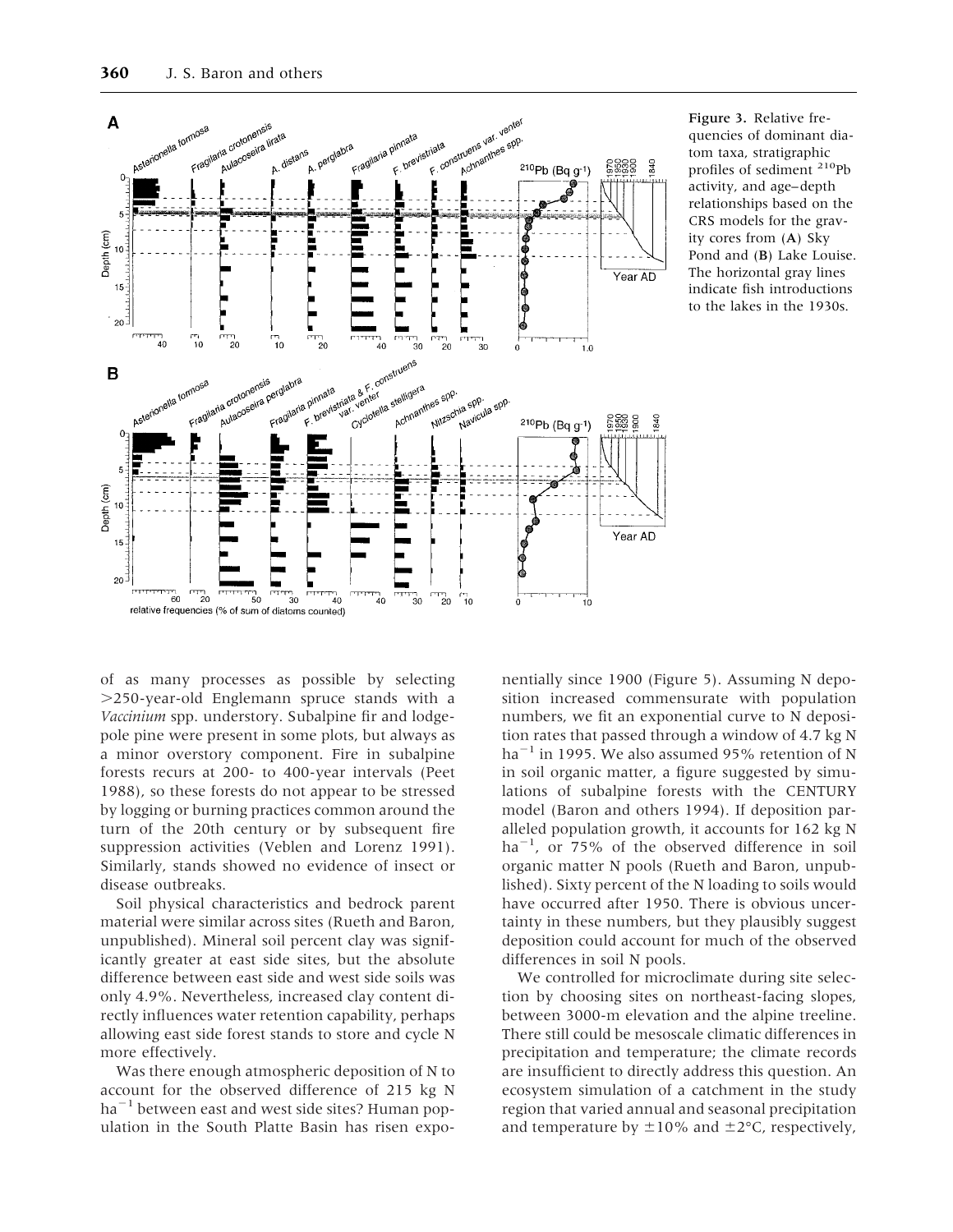

Figure 4. (A) Sediment  $\delta^{15}N$ , (B) diatom valve concentrations, (C) diatom biovolumes, and (D) stratigraphic rates of change from the gravity cores collected at Sky Pond (left panels) and Lake Louise (right panels). Horizontal dashed lines indicate 1950 AD, according to the <sup>210</sup>Pb chronologies of each core. Numbers in  $(B)$  and  $(C)$ are mean values  $\pm 1$  standard deviation for the uppermost (dark grey circles) and lower (light grey) samples, reflecting the post- and predisturbance intervals of each record, respectively. The horizontal gray lines indicate fish introductions to the lakes in the 1930s.

showed no forest productivity response to precipitation and a 10% increase or decrease in net annual photosynthesis to warming or cooling (Baron and

others 2000). These results suggest that climate variability could account for some of the observed differences in N cycling rates observed between east and west side stands. Warmer temperatures, however, are expected to widen the C:N ratio in soils and foliage, whereas, in fact, our warmer, east side stands had lower C:N ratios than the cooler, west side stands (Rueth and Baron, unpublished).

*Similarities to other studies.* Other studies have reported similar results to ours along spatial gradients of increasing N deposition. McNulty and others (1991) measured a linear increase in forest floor percent N in high elevation spruce-fir forests of the northeast US. Forest floor percent N increased from 1.09% at (low) wet N deposition values of 2.9 kg N  $ha^{-1}$   $y^{-1}$ , up to approximately 2.16% N at (high) wet N depositions of 5.1 kg N ha<sup>-1</sup> y<sup>-1</sup> (McNulty and others 1991). Tietema and Beier (1995) showed a nearly identical linear relation between N deposition, forest floor % N, and foliar % N in coniferous forests across Europe, where deposition ranged from 2.7 kg N ha<sup>-1</sup> y<sup>-1</sup> at Sogndal, Norway, to 33 kg N ha<sup>-1</sup> y<sup>-1</sup> at Ysselsteyn in the Netherlands. These investigators, as well as others (Friedland and others 1988; Schulze and others 1989), found significant correlations between N deposition and foliar N:Mg ratios. West side stand forest floor C:N ratios of 32.5, and east side stand forest floor ratios of 25.9 are within the range of C:N values reported by McNulty and others (1991). High elevation old-growth coniferous forests from the Integrated Forest Study reveal a relation between N deposition and forest floor C:N ratios similar to our findings for east side and west side stands (Johnson and Lindberg 1992). Our west side C:N ratio is similar to the C:N ratio of 33 reported for the Findlay Lake site in the Cascade Mountains, a relatively unpolluted old-growth Pacific silver fir stand where deposition is estimated at 2.0 kg N ha<sup>-1</sup>  $y^{-1}$ . Our Colorado east side stand C:N ratio is closer to that reported for Whiteface Mountain in New York (C:N of 20), where N deposition is reported at 15.9 kg N  $ha^{-1}$  y<sup>-1</sup> (Johnson and Lindberg 1992; Fenn and others 1998).

N mineralization rates were higher in the east side stands of our study than the west side stands (Figure 2; Table 2). The observed low potential organic soil nitrification rates at most of our sites could be related to C:N ratios. A nitrification threshold has been postulated to exist where nitrification is limited in soils with a C:N ratio above approximately 24 (Gundersen and Rasmussen 1990; Emmett and others 1998). Our east side stands, at C:N of 25.9, are just above this threshold.

The plot of mineralization with % N of the forest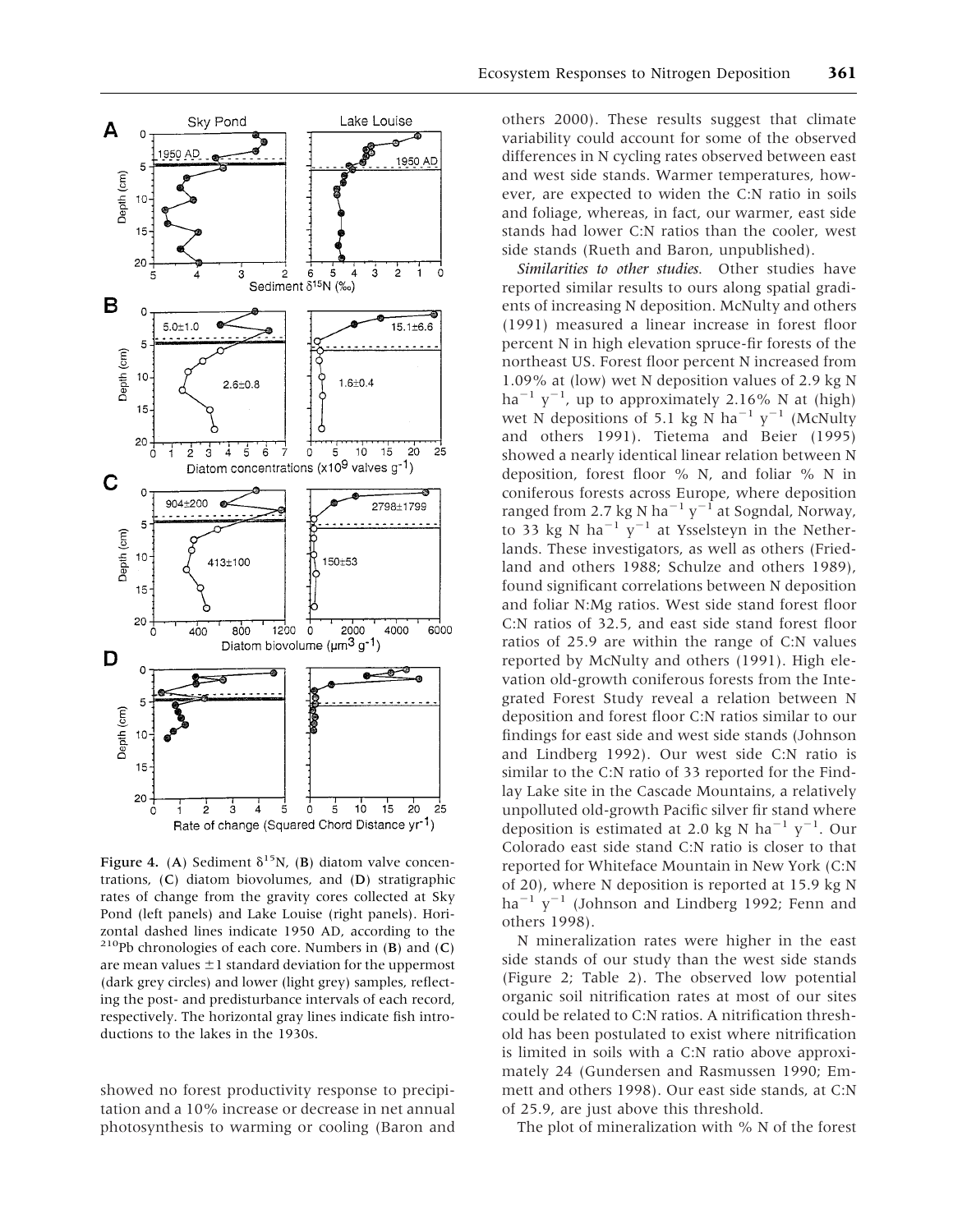| <b>Observations</b>        | East Side                                | West Side     |
|----------------------------|------------------------------------------|---------------|
| Wet atmospheric deposition | Higher                                   | Lower         |
| Spruce foliar chemistry    |                                          |               |
| C: N                       | Lower                                    | Higher        |
| $N:$ Mg                    | Higher                                   | Lower         |
| N:P                        | Higher                                   | Lower         |
| Lignin:N                   | Lower                                    | Higher        |
| Soil characteristics       |                                          |               |
| $%$ N                      | Higher                                   | Lower         |
| C: N                       | Lower                                    | Higher        |
| Microbial characteristics  |                                          |               |
| Mineralization             | Higher                                   | Lower         |
| Lake $NO3$ concentration   | Higher                                   | Lower         |
| Lake sediment diatoms      |                                          |               |
| Species composition        | Representative of enrichment/disturbance | Not available |
| Biovolume                  | Greater than before 1950                 | Not available |
| Lake sediment N isotopes   | Lighter than before 1950                 | Not available |

|          | Table 4. Summary of Observed Phenomena Related to N Excess in the Colorado Front Range and |  |  |  |  |  |
|----------|--------------------------------------------------------------------------------------------|--|--|--|--|--|
| Vicinity |                                                                                            |  |  |  |  |  |



Figure 5. Trends in source of nitrogen emissions for 10 counties of the South Platte River Basin, Colorado (Adams, Arapaho, Boulder, Douglas, Jefferson, Larimer, Logan, Morgan, Washington, and Weld counties).

floor is remarkably similar to that presented by McNulty and others (1991) for nitrification rates with % N in forest floor (Figure 2). McNulty and others (1991) suggest a threshold of 1.4 % N above which nitrification increases linearly. The increase in mineralization rates in the Colorado soils occurs at greater than 1.1% N. Aber and others (1998) report increased N mineralization rates in five studies of either N additions or transects across depositional gradients at early stages of fertilization or midgradient. Longer-term responses to N additions caused mineralization rates to decline, however. Similar results were reported by Tietema (1998) and Gundersen and others (1998).

In addition to high net nitrification rates in soils, there are three other biogeochemical indicators of N excess reported in the literature that we did not observe (Aber and others 1998; Gundersen and others 1998). These were decreased foliar Ca:Al, decreased foliar lignin concentrations, and elevated nitrification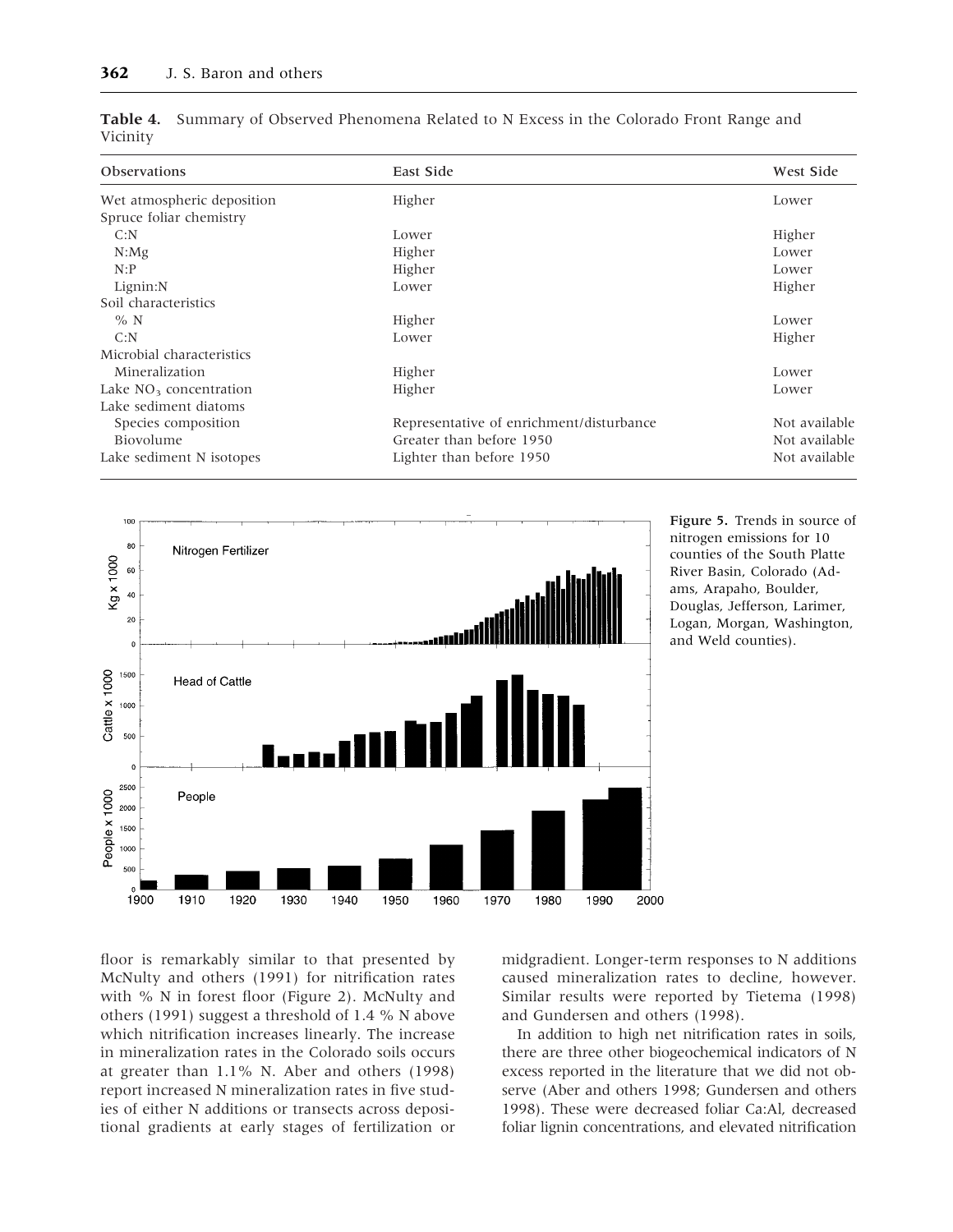rates. These observations are consistent with placement of Colorado Front Range ecosystems early in the progression of symptoms related to N excess.

#### Lake Chemical Composition

*Alternative hypotheses.* Atmospheric deposition is only one of many factors that influence lake water chemical composition. The type and amount of upstream vegetation, lake area and volume, lake trophic status, and hydrologic flushing rates all can influence lake N concentrations (Baron and Campbell 1997). By selecting only lakes greater than 3000 m a.s.l. elevation, and eliminating any with extensive wetlands, we controlled somewhat for vegetation type. Lakes in this study were located in headwater basins with either talus, tundra, or subalpine forest vegetation upstream. All lakes were less than 10 ha and were glacial in origin.

Conductivity was not different between east and west side lakes, attributing to their similarity. Alkalinity was significantly lower on the east side, but this is not inconsistent with elevated N deposition. The net effect of  $NH<sub>4</sub>$  oxidation and  $NO<sub>3</sub>$  leaching through soils is acidification, so the loss of ANC could portray a trend toward acidification (Reuss and Johnson 1986).

*Similarities to other studies.* Our sample lakes were similar to (and some overlapped) those sampled in the Southern Rockies region as part of the Western Lake Survey in 1985 (Eilers and others 1987; Baker and others 1990). The median Southern Rockies lake area was 3.7 ha, median depth was 5.2 m, residence time was 0.29 years, and the watershed:lake area ratio was 24 (Baker and others 1990). The median  $NO<sub>3</sub>$  concentration for the 132 Southern Rockies lakes was 0.5  $\mu$ mol L<sup>-1</sup>. East side lakes of the Front Range sampled as part of the Western Lake Survey (WLS) had a median of 5.8  $\mu$ mol L<sup>-1</sup>, with a range of 0.1–15.5  $\mu$ mol L<sup>-1</sup> (*n* = 33 for lakes greater than 3000 m). West side lakes of the Front Range had a median of 0.9, with a range of 0.1–5.6 ( $n = 11$  for lakes greater than 3000 m). Our findings, then, are consistent with those reported more than a decade ago showing east side  $NO<sub>3</sub>$  concentrations greater by more than a magnitude than west side concentrations.

#### Lake Diatom Community Composition

*Alternative hypotheses.* It is clear the diatom flora of these lakes has changed, but is excess nitrogen deposition the cause? A study of nutrient limitations to eight large lakes in Colorado found west side lakes to be N limited through most of the summer, but east side lakes were either P limited or colimited by  $N + P$  (Morris and Lewis 1984). Other

studies of nutrient-poor lake districts also have shown primary productivity in many lakes to be N limited, a situation that enhances biotic sensitivity towards atmospheric N deposition (Elser and others 1990; Axler and others 1994; Jassby and others 1994). However, two other disturbances potentially could be responsible for a shift in algal communities and an increase in biomass: introduction of nonnative fishes and episodic transport of phosphorus to alpine lakes.

Most of the lakes in the Colorado Front Range were originally without fish but were stocked with trout beginning around the turn of the century (Rosenlund and Stevens 1990). Sky Pond was stocked from 1931 until 1939 and maintains a reproducing population of brook trout. Lake Louise was stocked once in 1934, but no fish were found in 1958 and 1970 surveys. Fish were observed in Lake Louise in 1995, but their populations are unknown, and apparently sporadic. Five to seven thousand fish were added with each stocking; in Sky Pond this was repeated at least five times over the years. Fish can alter the trophic status of lakes by consuming large invertebrate herbivores that graze on phytoplankton (Carpenter and others 1985). In oligotrophic lakes, fish also may reintroduce a significant amount of N and P from the sediments as body excretions (Brabrand and others 1990; Leavitt and others 1994). Both reduction of grazers and addition of nutrients from excreta should stimulate algal response. In Canadian alpine lakes, algal responses were commensurate with stocking (Leavitt and others 1994). However, the Colorado lakes were stocked in the 1930s, with some algal response, but the greatest change in *A. formosa* was not observed until approximately the 1950s for Sky Pond, and approximately the 1970s for Lake Louise (Figures 3 and 4). The offset in disturbance and response suggests fish introductions alone cannot explain the dramatic change in lake algal communities.

Other investigators have shown that atmospheric deposition can be an important source of P to lakes (Cole and others 1990; Jassby and others 1994), although both these groups found P to originate from a local, not regional, source area. Phosphorus has no gaseous component, and the flux of P through the atmosphere as soil dust is quite small compared with other pathways, such as nutrient cycling and hydrologic transport (Schlesinger 1997). Nevertheless, one could postulate episodic high-wind transport of P from the fertilized croplands on the plains to the mountains, where cycling within lake ecosystems would allow a long-term boost in primary productivity. Episodic inputs also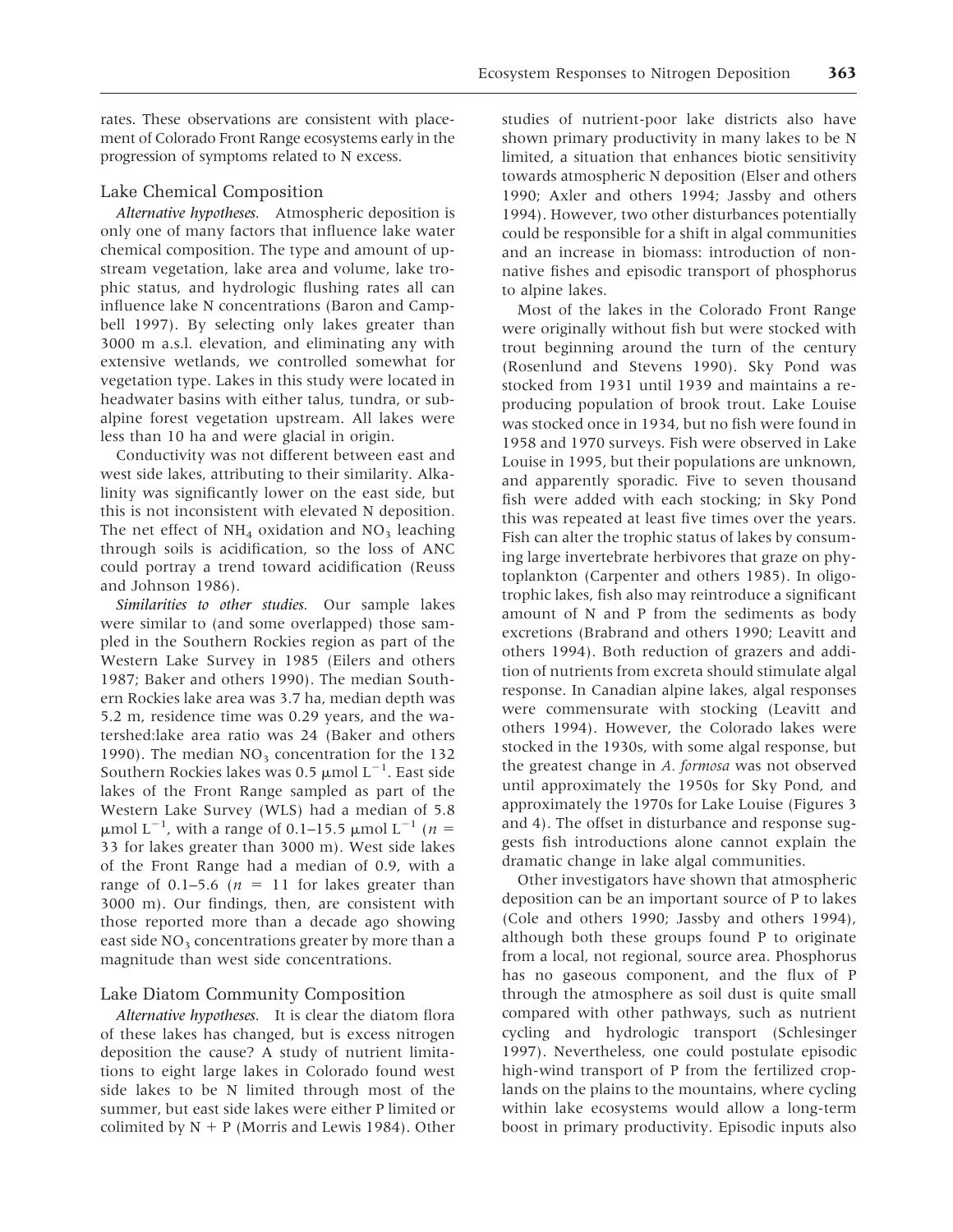could explain the significantly higher foliar % P found in east side forest stands.

There are no good records of atmospherically deposited P, because soluble  $PO<sub>4</sub>$  is rarely above detection limits (NADP 1999), and total P is not measured. However, bioassays conducted in alpine ponds in 1999 showed a positive response in productivity when P or  $N + P$  were added, suggesting algae are still P limited (K.R. Nydick and B. Moraska, unpublished data).

*Similarities to other studies. Asterionella formosa* is now the dominant diatom preserved in the sediment record from the two lakes we have cored, and *Fragillaria crotonensis* the subdominant diatom. These are opportunistic algae that respond rapidly to disturbance and slight nutrient enrichment in many parts of the world. They are among the first diatoms to follow catchment settlement and agriculture in European lakes in the 12th and 13th centuries (Anderson and others 1995; Lotter 1998), and North American settlements in the 18th and 19th centuries (Christie and Smol 1993; Hall and others 1999). In these studies, as well as in a lake in Sweden influenced by acidic deposition, the two species expanded after initial disturbance and were later replaced by other species more tolerant of either acidification or eutrophication (Renberg and others 1993; Hall and others 1999). Moreover, the growth of *A. formosa* was stimulated with N amendments [both  $Ca(NO<sub>3</sub>)<sub>2</sub>$  and  $HNO<sub>3</sub>$ ] in in situ incubations in an east side lake in Rocky Mountain National Park (McKnight and others 1990).

#### N Isotopic Signatures

*Alternative hypotheses.* The distinctively light isotopic signatures in recent lake sediments could be due to four separate, nonmutually exclusive agents of change: a change in terrestrial watershed processing of N that would favor different N cycling pathways; a shift in algal communities with different fractionation efficiencies with respect to available N; change in internal lake N cycling, perhaps due to fish introductions; or a shift in the emission sources that provide N to the Front Range as atmospheric deposition.

The catchments above Sky Pond and Lake Louise are primarily talus and glacier, with slight amounts of alpine tundra. These conditions have been stable for the past several hundred years (Menounos and Reasoner 1997), so there is no reason to expect large changes in terrestrial microbial activity that could lead to such a large variation in sediment N isotope values.

Fish introductions influence lake N cycling by consuming sediment dwellers, zooplankters, and insects and excreting fecal material. But fish tissues and solid waste are enriched relative to diet from excretion of light isotopic N in urine (Kendall 1998). Further enrichment of waste comes from volatilization of  $15N$ -depleted ammonia. Fish therefore should enrich sediment  $15N$  values, which is the opposite of what we observed.

There is some evidence that algae, particularly diatoms, fractionate N upon uptake of  $NO<sub>3</sub>$  and  $NH<sub>4</sub>$ . Isotopic fractionation of  $NO<sub>3</sub>$  in field studies and laboratory cultures have reported depletion of  $\delta^{15}$ N in marine diatoms by  $-4$  to  $-5\%$ , to as low as 224‰ (Pennock and others 1996; Wada and Hattori 1978). Additional, comparative studies of fractionation in diatoms and other types of algae conclude that the isotopic disturbance associated with phytoplankton blooms is greatest when diatoms are the dominant species (Montoya and McCarthy 1995). The coincident depletion of sediment  $\delta^{15}N$ with the dominance and abundance of *A. formosa* could very well reflect, then, eutrophication and physiological changes in N processing due to the shift in species composition. A tributary stream to the Loch shows a range of  $\delta^{15}N$  from  $-2$  to 5‰ (Kendall and others 1995), but our information is not complete enough to calculate a hypothetical fractionation rate from algae to compare with sediment values.

Approximately half of the wet N deposition to high Front Range locations is  $NH<sub>4</sub>$ , almost certainly coming from an agricultural source. Nitrogen oxides also can have agricultural sources, and most fertilizers applied to US agricultural fields today are commercially produced from atmospheric N through the Haber-Bosch process. Fertilizer N therefore has an initial signature of  $0 \pm 3\%$  (Smil 1997; Kendall 1998). Ammonia gas additionally volatilizes from animal waste, and 50–80% of animal waste from commercial feedlots spread on fields volatilizes within the first 48 hours (Lockyer and others 1989; Sharpe and Harper 1997). Volatilized  $NH<sub>3</sub>$  is isotopically light, with values that range to  $-17\%$  (Kerley and Jarvis 1996; D. Rowan, personal communication). Colorado ranks fourth in the United States for confined feeding operations and is tenth in the nation in beef production, much of which occurs in the South Platte Basin (Colorado Agricultural Statistics Service 1999). An influx of isotopically light N in wet deposition therefore is a logical explanation for our observed sediment N signatures.

*Similarities to other studies.* Although our examination of sediment N isotopic signatures is the first to our knowledge, there are two plausible explanations for depletion of  $\delta^{15}N$  since approximately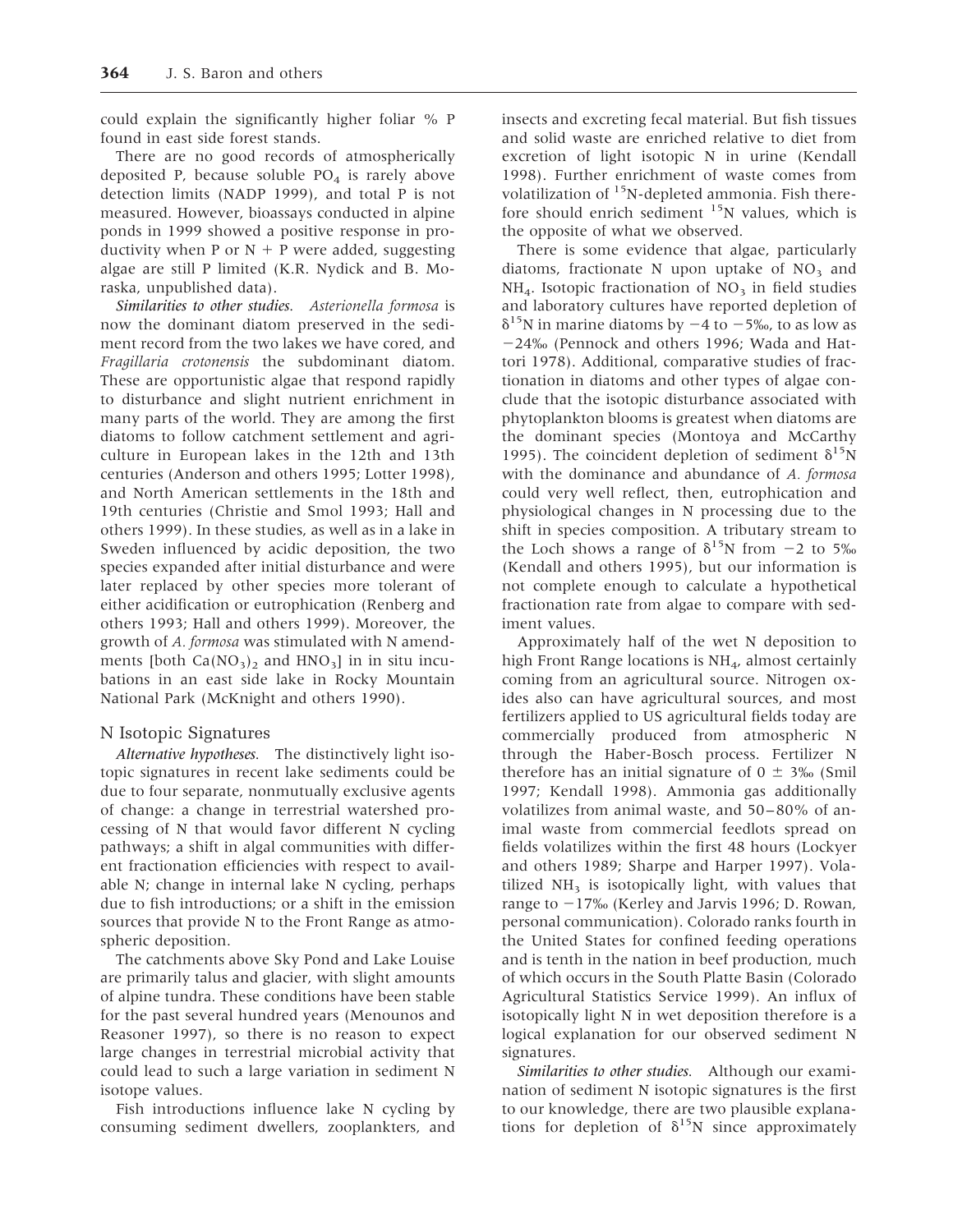1950: a shift in algal communities to one now dominated by the diatom *A. formosa*, and introduction of isotopically lighter N in atmospheric deposition due to a changing mixture of N sources. The diatom fractionation work cited above supports the hypothesis that a shift in communities could cause the observed shift in sediment isotopic signature. We know of no historical studies of  $\delta^{15}N$  in deposition, but an isotopic characterization of rain and North Carolina estuaries and coastal waters showed the waters became more negative after prolonged periods of rain, corresponding with abundant inputs of isotopically light  $NO_3$  (average of  $+1.0\%$ ), and  $NH_4$ (average of  $-3.1\%$ ); Paerl and Fogel 1994). The coastal plain of North Carolina leads the United States in hog production, mostly in confined feeding operations. Both deposition and algal community changes are indicative of human-induced changes, because alterations of algal communities were initiated by introduction of nutrients (N, P, or both).

#### Time Frame for Ecological Change

Rates of change in both sediment diatom communities and isotopic signatures are greatest since 1950. Furthermore, at least 75% of the difference in amount of N stored in the soil organic matter pool between east and west side stands can be accounted for if N deposition rates increased with population growth. Although there is a trend of increasing N in precipitation, the contribution of this increase over the past 10 years comes to 0.26 kg N ha<sup>-1</sup> y<sup>-1</sup>. Lake N concentrations since 1983 show no evidence of trends. Taken together, these data suggest the greatest chemical change to alpine and subalpine ecosystems occurred before our intensive monitoring.

The post-1950 period of rapid sediment isotopic shifts, diatom community and productivity changes, and soil N accumulation corresponds with intensification of agricultural practices, animal husbandry, and population growth in the South Platte River Basin east of the Front Range (Figure 5). Cattle numbers in confined feedlots rose from 1.4 to 3.7 million head between 1940 and 1973, whereas human population in the 10 counties of the South Platte increased from 713,000 to 2.4 million between 1950 and 1995 (Colorado Agricultural Statistics Service 1990; US Census Bureau 1998). Increasing availability and application of commercial fertilizers began around 1950, leading to massive introductions of synthetic N to cultivated soils (Alexander and Smith 1990). Automobile transport, energy consumption, animal waste, and profligate fertilizer use all contribute N emissions to the atmo-

sphere for transport to the mountains. Other investigators also have noted the increase in fixed and agricultural N emissions to the atmosphere beginning around 1950, so the trends from our study area seem to be indicative of a larger number of regions worldwide where agricultural and urban activities expanded during the past 50 years (Mayewski and others 1986, 1990; Arbaugh et al. 1999).

## **CONCLUSIONS**

Taken individually, our observations of forest and soil properties, recent shifts in abundance and composition of diatom communities, and trends in N isotopic signatures have plausible explanations other than N deposition. Diatom community shifts could be due to episodic P introductions; the isotopic N record in sediments could reflect preferential assimilation of light N by *A. formosa*. But these explanations do not hold up well when compared with the rest of our observations: east side N deposition is elevated and increasing relative to west side deposition; east side lakes are enriched in  $NO<sub>3</sub>$ over west side lakes. Forest and soil biogeochemical characteristics are in line with other reports, albeit the east side Colorado stands are at the low end of the response spectrum relative to many of these studies.

Several of our observations suggest the east side of the Front Range is at the beginning of a trajectory of change. The absence of changes in soil potential net nitrification, foliar Ca:Al, and foliar lignin suggest changes have only begun to occur. The abundance of *A. formosa* and *F. crotonensis* in recent lake sediments reflects the onset of human-caused disturbance. Our results strongly suggest Rocky Mountain ecosystems are extremely sensitive and responsive to slight increases in N availability.

#### ACKNOWLEDGMENTS

We thank Mel Reasoner for the Sky Pond <sup>210</sup>Pb stratigraphy, the Woods Hole Marine Laboratory for sediment  $\delta^{15}N$  values, and Jason Neff for discussion and review of an early draft. John Smol and an anonymous reviewer provided helpful comments. This research was supported by the US Geological Survey, National Science Foundation (NSF) DEB-9524780, the Environmental Protection Agency STAR Program, and the NSF REU Program.

#### REFERENCES

Aber J, McDowell W, Nadelhoffer K, Magill A, Berntson G, Kamakea M, McNulty S, Currie W, Rustad L, Fernandez I (1998) Nitrogen saturation in temperate forest ecosystems: hypothesis revisited. Bioscience 48:921–34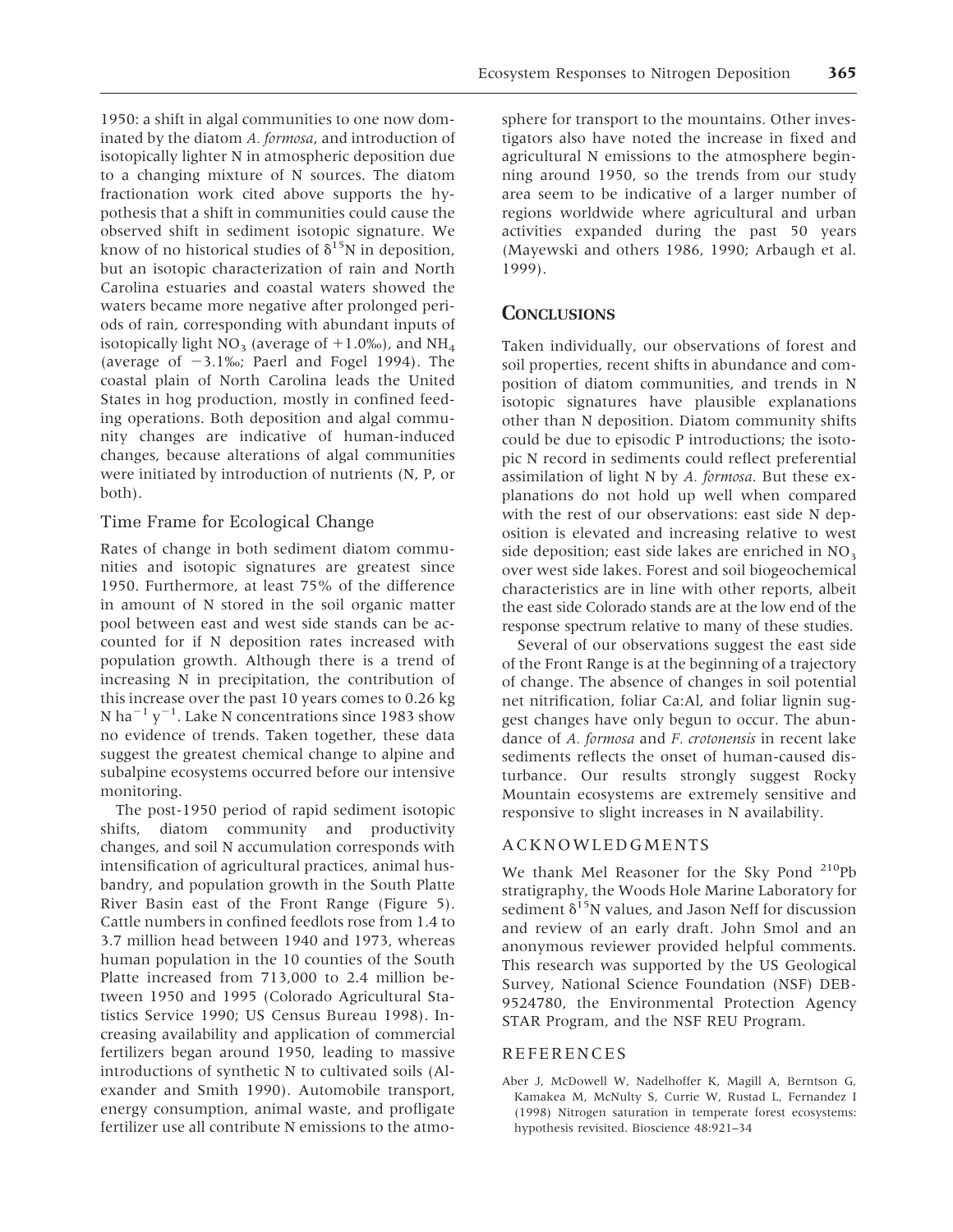- Alexander RB, Smith RA (1990) County level estimates of nitrogen and phosphorus fertilizer use in the United States, 1945–1985. Reston, VA: US Geological Survey Open-file Report nr 90–130
- Alexander RR, Watkins RK (1977) The Fraser Experimental Forest, Colorado. USDA Forest Service General Technical Report nr RM-40. Fort Collins, CO. 32 p
- Anderson NJ (1994) Comparative planktonic diatom biomass responses to lake and catchment disturbance. J Plankton Res 16:133–50
- Anderson NJ, Renberg I, Segerstrom U (1995) Diatom production responses to the development of early agriculture in a boreal forest catchment (Kassjön, northern Sweden). J Ecol 83:809–22
- Appleby PG, Oldfield F (1978) The calculation of lead-210 dates assuming a constant rate of supply of unsupported 210Pb to the sediment. Catena 5:1–18
- Arbaugh MJ, Peterson DL, Miller PR (1999) Air pollution effects on growth of ponderosa pine, Jeffrey pine, and bigcone Douglas fir. In: Miller PR, McBride JR, editors. Oxidant air pollution impacts in the montane forests of Southern California. New York: Springer-Verlag. p 179–207
- Axler RP, Rose C, Tikkanen CA (1994) Phytoplankton nutrient deficiency as related to atmospheric nitrogen deposition in northern Minnesota acid-sensitive lakes. Can J Fish Aquat Sci 51:1281–96
- Baker LA, Kaufmann PR, Herlihy AT, Eilers JM (1990) Current status of surface water acid-base chemistry. State of Science/ Technology, Report nr 9. Washington, DC: National Acid Precipitation Assessment Program
- Baron JS (1983) Comparative water chemistry of four lakes in Rocky Mountain National Park. Water Resources Bull 19:897– 902
- Baron JS, editor (1992) Biogeochemistry of a subalpine ecosystem: Loch Vale Watershed. Ecological Study Series #90. New York: Springer-Verlag
- Baron JS, Caine N (2000) Temporal coherence of two alpine lake basins of the Colorado Front Range, U.S.A. Freshwater Biology. 43:463–476
- Baron JS, Campbell DH (1997) Nitrogen fluxes in a high elevation Colorado Rocky Mountain basin. Hydrol Processes 11: 783–99
- Baron JS, Denning AS (1993) The influence of mountain meteorology on precipitation chemistry at low and high elevations of the Colorado Front Range, U.S.A. Atmospheric Environ 27A:2337–49
- Baron J, Ojima DS, Holland EA, Parton WJ (1994) Nitrogen consumption in high elevation Rocky Mountain tundra and forest and implications for aquatic systems. Biogeochemistry 27:61–82
- Baron JS, Hartman MD, Band LE, Lammers RB (2000) Sensitivity of a high elevation Rocky Mountain watershed to altered climate and CO<sub>2</sub>. Water Resources Res 36:89-99
- Battarbee RW (1973) A new method for estimation of absolute microfossil numbers, with reference especially to diatoms. Limnol Oceanogr 18:647–53
- Battarbee RW (1986) Diatom analysis. In: Berglund BE, editor. Handbook of holocene palaeoecology and palaeohydrology. Chichester, UK: Wiley Interscience. p 527–70
- Bossert JE (1990) Regional-scale flows in complex terrain: an observational and numerical investigation [dissertation]. Fort

Collins, CO: Department of Atmospheric Science, Colorado State University. 257 p

- Bowman WD, Theodore TA, Schardt JC, Conant RT (1993) Constraints of nutrient ability on primary production in two alpine tundra communities. Ecology 74:2085–97
- Brabrand A, Faafeng BA, Nilssen JPM (1990) Relative importance of phosphorus supply to phytoplankton production: fish excretion versus external loading. Can J Fish Aquat Sci 47:364–72
- Campbell DH, Clow DW, Ingersoll GP, Mast MA, Spahr NE, Turk JT (1995) Temporal variations in the chemistry of 2 snowmeltdominated streams in the Rocky Mountains. Water Resources Res 31:2811–22
- Carpenter SR, Kitchell JF, Hodgson JR (1985) Cascading trophic interactions and lake productivity. BioScience 35:634–9
- CASTnet (1999) Clean Air Status and Trends Network. Washington, DC: United State Environmental Protection Agency. http://www.epa.gov/acidrain/CASTNET/
- Christie CE, Smol JP (1993) Diatom assemblages as indicators of lake trophic status in southeastern Ontario lakes. J Phycol 29:575–86
- Clow DW, Mast MA (1999) Long-term trends in stream water and precipitation chemistry at five headwater basins in the northeastern United States. Water Resources Res 35:541–54
- Cole JJ, Caraco NF, Likens GE (1990) Short-range atmospheric transport: a significant source of phosphorus to an oligotrophic lake. Limnol Oceanogr 35:1230–8
- Colorado Agricultural Statistics Service Annual Bulletins since 1925. Issued cooperatively by the National Agricultural Statistics Service and the Colorado Department of Agriculture. Published by Colorado Agricultural Statistics Service, Denver CO. Denver: Colorado Department of Agriculture, Colorado Agricultural Statistics Service, Denver, CO
- Daly C, Neilson RP, Phillips DL (1994) A statistical-topographic model for mapping climatological precipitation over mountainous terrain. J Appl Meteorol 33:140–58
- Denning AS, Baron J, Mast MA, Arthur MA (1991) Hydrologic pathways and chemical composition of runoff during snowmelt in Loch Vale Watershed, Rocky Mountain National Park, Colorado USA. Water Air Soil Pollut 59:107–23
- Dise NB, Wright RF (1995) Nitrogen leaching from European forests in relation to nitrogen deposition. Forest Ecol Manage 71:153–61
- Eilers JM, Kanciruk P, McCord RA, Overton WS, Hook L, Blick DJ, Brakke DF, Kellar PE, DeHaan MS, Silverstein ME, and others (1987) Characteristics of lakes in the western United States. Volume II. Data compendium for selected physical and chemical variables. EPA 600/3-86/054b. Washington, DC: US Environmental Protection Agency
- Elser JJ, Marzolf ER, Goldman CR (1990) Phosphorus and nitrogen limitation of phytoplankton growth in the freshwaters of North America: a review and critique of experimental enrichments. Limnol Oceanogr 24:401–16
- Emmett BA, Boxman D, Bredemeier M, Gundersen P, Kjønass OJ, Moldan F, Schleppi P, Teitema A, Wight RF (1998) Predicting the effects of atmospheric nitrogen deposition on conifer stands: evidence from the NITREX ecosystem-scale experiments. Ecosystems 1:352–60
- [EPA] Environmental Protection Agency (1987) Handbook for methods for acid deposition studies. Laboratory analyses for surface water chemistry. EPA 600/4-87/026. Washington, DC: US Environmental Protection Agency
- Fenn ME, Poth M, Aber JD, Baron JS, Bormann BT, Johnson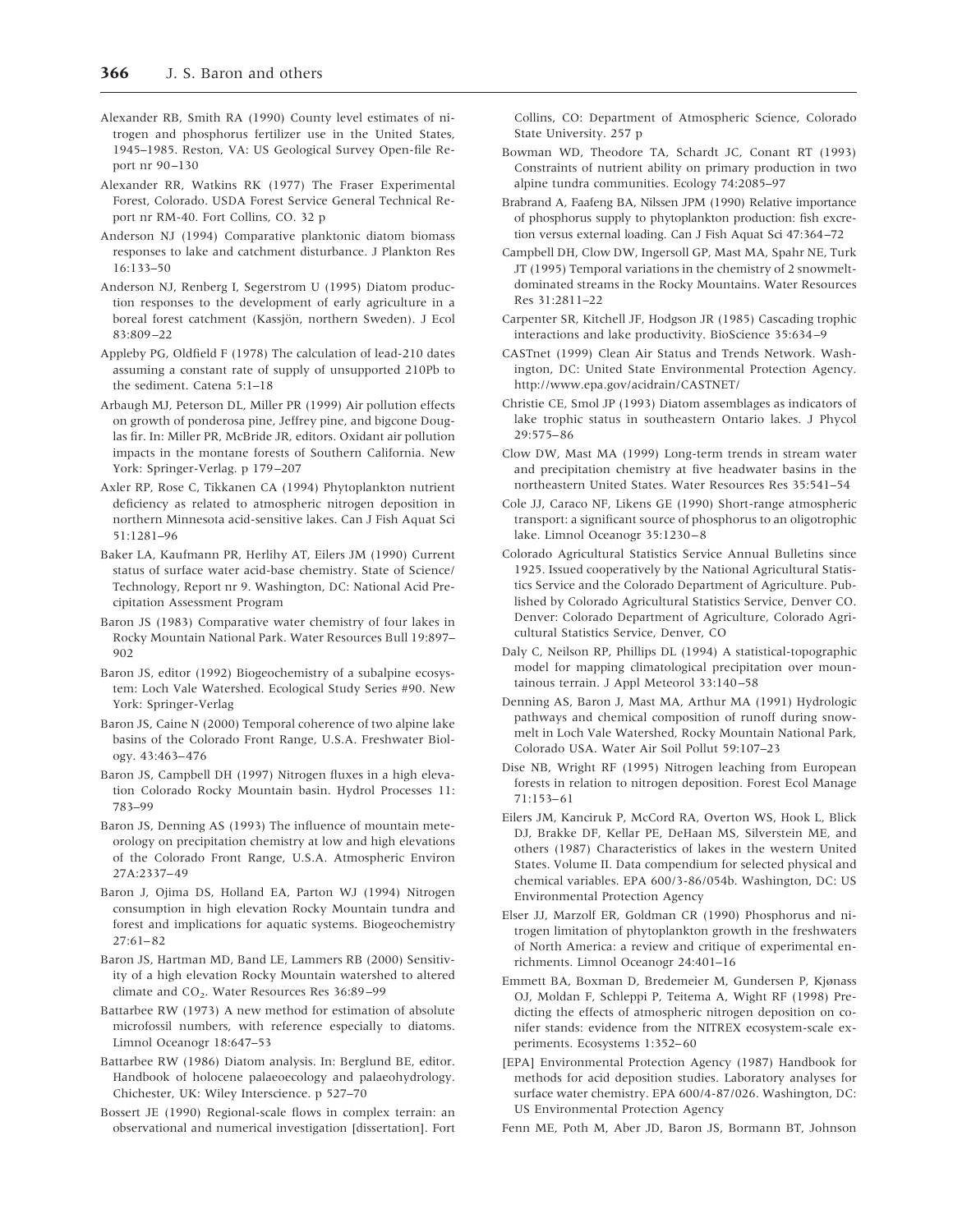DW, Lemly AD, McNulty SG, Ryan DF, Stottlemyer R (1998) Nitrogen excess in North American ecosystems: a review of predisposing factors, geographic extent, ecosystem responses, and management strategies. Ecol Appl 8:706–33

- Foged N (1981) Diatoms in Alaska. Vaduz, Germany: J. Cramer Verlag
- Friedland AJ, Hawley GJ, Gregory RA (1988) Red spruce (*Picea rubens* Sarg.) foliar chemistry in northern Vermont and New York, USA. Plant Soil 105:189–93
- Fry B, Brand W, Mersch FJ, Tholke K, Garritt R (1992) Automated analysis system for coupled  $\delta^{13}C$  and  $\delta^{15}N$  measurements. Analyt Chem 64:288–91
- Germain H (1981) Flore des diatomées, eaux douces et saumâtres du Massif Armericain et des contrées voisines d'Europe occidentale. Paris: Société Nouvelle des Éditions Boubée
- Glew JR (1988) A portable extruding device for close interval sectioning of unconsolidated core samples. J Paleolimnol 1:235–9
- Glew JR (1989) A new trigger mechanism for sediment samplers. J Paleolimnol 2:241–3
- Gundersen P, Rasmussen L (1990) Nitrification in forest soil: effects of nitrogen deposition on soil acidification and aluminum release. Rev Environ Contaminants Toxicol 113:1–45
- Gundersen P, Emmett BA, Kjonaas OJ, Koopmans CJ, Tietema A (1998) Impact of nitrogen deposition on nitrogen cycling in forests: a synthesis of NITREX data. For Ecol Manage 101:37–56
- Hall RI, Leavitt PR, Quinlan R, Dixit AS, Smol JP (1999) Effects of agriculture, urbanization, and climate on water quality in the northern Great Plains. Limnol Oceaongr 44:739–56
- Hastie TJ, Tibshirani RJ (1990) Generalized additive models. London: Chapman and Hall
- Hunt HW, Ingham ER, Coleman DC, Elliott ET, Reid CPP (1988) Nitrogen limitation of production and decomposition in prairie, mountain meadow and pine forest. Ecology 69:1009–16
- Jacobson GL Jr, Grimm EC (1986) A numerical analysis of Holocene forest and prairie vegetation in central Minnesota. Ecology 67:958–66
- Jassby AD, Reuter JE, Axler RP, Goldman CR, Hackley SH (1994) Atmospheric deposition of nitrogen and phosphorus in the annual nutrient load of Lake Tahoe (California-Nevada). Water Resources Res 30:2207–16
- Johnson DW, Lindberg SE, editors (1992) Atmospheric deposition and forest nutrient cycling. Ecological studies 91. New York: Springer-Verlag
- Kahl JS, Norton SA, Fernandez IJ, Nadelhoffer KJ, Driscoll CT, Aber JD (1993) Experimental inducement of nitrogen saturation at the watershed scale. Environ Sci Technol 27:565–8
- Kendall C (1998) Tracing nitrogen sources and cycles in catchments. In: Kendall C, McDonnell JJ, editors. Isotope tracers in catchment hydrology. New York: Elsevier. p 519–76
- Kendall C, Campbell DH, Burns DA, Shanley JB, Silva SR, Chang CCY (1995) Tracing sources of nitrate in snowmelt runoff using the oxygen and nitrogen isotopic compositions of nitrate. In: Biogeochemistry of Seasonally Snow-Covered Catchments. Tonnessen KA, Williams MW, Tranter M, editors. IAHS Publication nr 228. Wallingford, Oxfordshire, UK: IAHS Press. p 339–47
- Kerley SJ, Jarvis SC (1996) Preliminary studies of the impact of excreted N on cycling and uptake of N on pasture systems using natural abundance isotope discrimination. Plant Soil 178:287–94
- Krammer K, Lange-Bertalot H (1986–1991) Bacillariophyceae 1 Teil: Naviculaceae (1986); 2 Teil: Bacillariaceae, Epithemiaceae, Surirellaceae, (1988); 3 Teil: Centrales, Fragilariaceae, Eunotiaceae, (1991a); 4 Teil: Achnanthaceae, Kritische Er-

gäänzungen zu Navicula (Lineolatae) und Gomphonema Gesamtliteraturverzeichnis, (1991b). In: Ettl H, Gerloff H, Heynig H, Mollenhauer D, editors. Sübwasserflora von Mitteleuropa 2/1–4. Stuttgart: Gustav Fischer Verlag

- Langford AO, Fehsenfeld FC (1992) Natural vegetation as a source or sink for atmospheric ammonia: a case study. Science 255:581–3
- Leavitt PR, Schindler DE, Paul AJ, Hardie AK, Schindler DW (1994) Fossil pigment records of phytoplankton in troutstocked alpine lakes. Can J Fish Aquat Sci 51:2411–23
- Lewis WM Jr (1982) Changes in pH and buffering capacity of lakes in the Colorado Rockies. Limnol Oceanogr 27:167–72
- Lewis WM Jr, Grant MC (1979) Changes in the output of ions from a watershed as a result of the acidification. Ecology 60:1093–7
- Lewis WM Jr, Grant MC (1980) Acid precipitation in the western U.S. Science 207:176–7
- Lewis, WM Jr., Grant MC, Saunders JF, III (1984) Chemical patters of bulk atmospheric deposition in the state of Colorado. Water Resources Res 20:1691–1704
- Likens GE, Driscoll CT, Buso DC (1996) Long-term effects of acid rain: response and recovery of a forest ecosystem. Science 272:244–6
- Lockyer DR, Pain BF, Klarenbeek JV (1989) Ammonia emissions from cattle, pig, and poultry wastes applied to pasture. Environ Pollut 56:19–30
- Lotter A (1998) The recent eutrophication of Balderggersee (Switzerland) as assessed by fossil diatom assemblages. Holocene 8:395–405
- Lovering TS, Goddard EN (1959) Geology and ore deposits of the Front Range, Colorado. U.S. Geological Survey Professional Paper nr 223. Denver, CO: USGS
- Lynch JA, Grimm JW, Bowersox VC (1995) Trends in precipitation chemistry in the United States: a national perspective, 1980–1992. Atmospheric Environment 29:1231–1246
- Magill AH, Aber JD, Hendricks JJ, Bowden RD, Melillo JM, Steudler PA (1997) Biogeochemical response of forest ecosystems to simulated chronic nitrogen deposition. Ecol Appl 7:402–15
- Mayewski PA, Lyons WB, Spencer MJ, Twickler M, Dansgaard W, Koci B, Davidson CI, Honrath RE (1986) Sulfate and nitrate concentrations from a south Greenland ice core. Science 232:975–7
- Mayewski PA, Lyons WB, Spencer MJ, Twickler MS, Buck CF, Whitlow S (1990) An ice-core record of atmospheric response to anthropogenic sulfate and nitrate. Science 346:554–6
- McDonnell MJ, Pickett STA, editors (1993) Humans as components of ecosystems: the ecology of subtle human effects and populated areas. New York: Springer-Verlag
- McKnight DM, Smith RL, Bradbury JP, Baron JS, Spaulding S (1990) Phytoplankton dynamics in three Rocky Mountain lakes, Colorado, USA. Arctic Alpine Res 22:264–74
- McNulty SG, Aber JD, Boone RD (1991) Spatial changes in forest floor and foliar chemistry of spruce-fir forests across new England. Biogeochemistry 14:13–29
- Menounos B, Reasoner MA (1997) Evidence for cirque glaciation in the Colorado Front Range during the Younger Dryas chronosequence. Quaternary Res 48:38–47
- Montoya JP, McCarthy JJ (1995) Isotpic fractionation during nitrate uptake by phytoplankton grown in continuous-culture. J Plankton Res 17:439–64